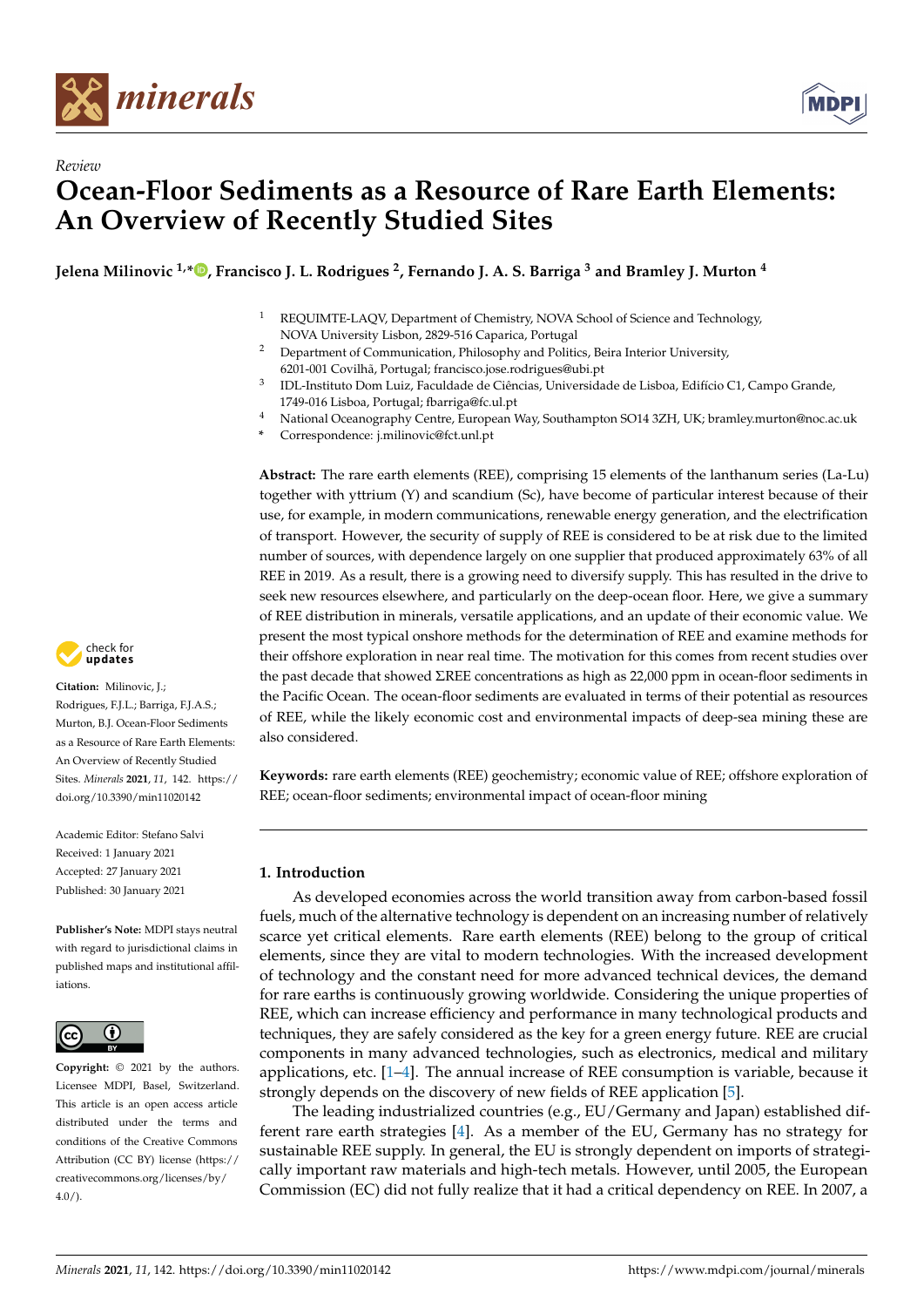"coherent political approach with regard to raw materials supplies" started to be discussed, but only in 2008 did the EC present the Raw Materials Initiative (RMI) [\[4\]](#page-11-1). On this initiative of 41 analyzed minerals and metals, it was found that 14 should be regarded as critical. From the beginning, the RMI was considered as neo-colonial, and the criticism created the situation that missing resource efficiency was the target  $[4]$ . Hence, in 2011, a strategy was adopted, updating raw materials with the main three pillars: fair supply from the world market, promotion of sustainable supply, and improved resource efficiency [\[4\]](#page-11-1). Finally, the European Rare Earths Competency Network suggested a strategy for the development of the European rare earths scheme, and it focused on opportunities for primary supply in Europe through resource efficiency and recycling [\[4\]](#page-11-1). The EU is trying to establish access to raw materials worldwide, but it is missing resource efficiency as a target. In comparison to the EU approach, the Japanese strategy is more sustainable. Although Japan is the third largest consumer of industrial metals, it is also a resource-poor country [\[4\]](#page-11-1). Since 2001, a recycling law was in force, and in 2012, Japan implemented the "Rare Earth Recycling Act". The electronic waste conversion described as "urban mining" permits the recycling of e-waste at a large scale. Nevertheless, typically only 1% of the REE are recycled from end products, while the rest is deported to waste [\[6\]](#page-11-3).

In 2017, the EC prepared a report to highlight the importance of critical raw materials (CRM) for the more resource-efficient and more circular economy [\[7\]](#page-11-4). Light rare earth elements (LREE) and heavy rare earth elements (HREE) have been listed at the top of the CRM list, showing their supply risk at the maximum level [\[7\]](#page-11-4). The parameter "substitution index", described in the EC report as a measure of difficulty in substituting the material, was scored (for both economic importance and supply risk) with the maximum values between 0.9 and 1.0 for all REE.

China is the most influential country in terms of the global supply of the majority of CRM, i.e., rare earths [\[7\]](#page-11-4). Estimated mine production of REE from China accounted for approximately 84% of the global world production between 2011 and 2017, and  $\approx$ 63% between 2018 and 2019 [\[8\]](#page-11-5). Among many deposits in China, only a few are of significant economic importance: LREE from the Himalayan Mianning-Dechang orogenic belt, Bayan Obo in Inner Mongolia, and most importantly, HREE from ion adsorption in clays in the southern part of the country [\[1,](#page-11-0)[9–](#page-11-6)[12\]](#page-12-0). Recently, China has reduced export quotas to combat environmental problems associated with REE mining and to cope with its growing internal demand [\[9,](#page-11-6)[10\]](#page-12-1). Despite the fact that until the 1990s, the United States was the world's largest REE producer—the Mountain Pass mine (in SE California), in the late 1980s, China started mining terrestrial deposits and quickly gained control of global REE production [\[8\]](#page-11-5). Meanwhile, in 2002, the mining at the Mountain Pass deposit was stopped because of considerable leaching of radioactive by-products from the mine tailings (mainly Th and U) after the extraction of REE [\[11\]](#page-12-2). Thus, since 2009, China has been an effective monopoly producer of rare earths, despite the Mountain Pass mine resuming production between 2012 and 2015, making a total contribution of only about 4% of the world REE supply in that period [\[8\]](#page-11-5). This imposes increased global demands for REE and appropriate rare earth oxides (REO). An additional conflict with exportation strategy may appear because the actual bilateral scenario between the two world's biggest economies, China and the United States, is going toward radical changes. This fact together with the critical role of rare earths in high technology has triggered an urgent need for a better knowledge of the global natural resources of the REE [\[13\]](#page-12-3). Therefore, countries should re/start the REE mines to gradually reduce dependence on China's supply. To achieve this, not only land-based but also resources from the deep sea should be considered to meet demand for the years and decades to come [\[14\]](#page-12-4). World demand for REE has tripled in the last decade, and active exploration strategies for new resources can successfully substitute supply shortfall [\[9\]](#page-11-6).

The resources of REE are concentrated in carbonatite-related deposits, alkaline igneous rocks, pegmatites, monazite and apatite veins, ion adsorption clays, and in some deepocean sediments [\[10\]](#page-12-1). In Figure [1,](#page-2-0) the global REO reserves worldwide estimated for 2019 [\[15\]](#page-12-5) are presented by a statistical diagram. As expected, China remained the dominant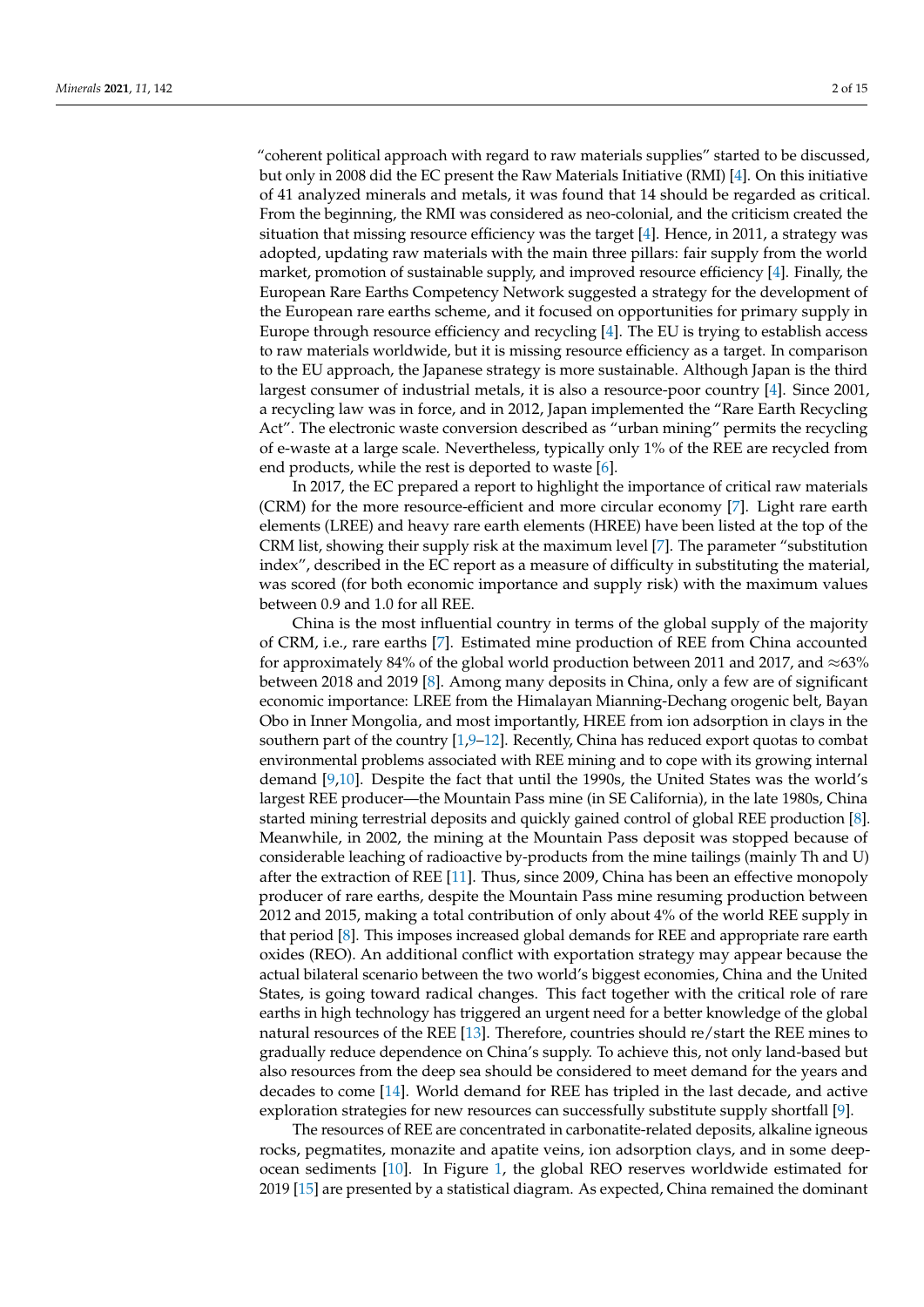country with REE resources, with a total reserve equal to 44 Mt (39%) of corresponding country with REE resources, with a total reserve equal to 44 Mt (39%) of corresponding oxides of rare earths. The reserves of Brazil and Vietnam follow, each with an estimated 22 Mt (each half of China, i.e., 20%). Russia is the fourth country with a resource of REO 22 Mt (each half of China, i.e., 20%). Russia is the fourth country with a resource of REO (around 12 Mt, corresponding to 11%), while India was estimated to have reserves of approximately 6.9 Mt (6%) of REO. Thus, as can be seen from the diagram, Europe and the proximately 6.9 Mt (6%) of REO. Thus, as can be seen from the diagram, Europe and the United States need to develop the technical capabilities to assess and extract REE resources United States need to develop the technical capabilities to assess and extract REE resources if they are to decrease their dependency on imports. if they are to decrease their dependency on imports.

<span id="page-2-0"></span>

**Figure 1.** Rare earth oxides (REO) reserves worldwide; estimated statistical data for 2019 [15]. **Figure 1.** Rare earth oxides (REO) reserves worldwide; estimated statistical data for 2019 [\[15\]](#page-12-5).

Compared to the global terrestrial (land-based) reserves, REO including Y and Sc can be in significantly higher amounts in the deep oceans, which is particularly known in the Indian and Pacific ocean bottom [2,16]. [N](#page-11-7)[ot](#page-12-6)ably, it is acknowledged that the two main terrestrial deposits have less than 1% of HREE, whereas in the Pacific cobalt-rich manganese (Fe-Mn) crusts and polymetallic nodules, the amount of HREE can reach a ferromanganese (Fe-Mn) crusts and polymetallic nodules, the amount of HREE can reach a level of as much as 26% [16]. Mining of the main minerals in Fe-Mn nodules and crusts level of as much as 26% [\[16\]](#page-12-6). Mining of the main minerals in Fe-Mn nodules and crusts from the bottom of the oceans can recover a very significant amount of REE as by-products  $[17]$ . In India, the principal ore mineral for LREE, monazite [(LREE)PO<sub>4</sub>], is mined mainly in in beach placers (70–75%), and the rest are mined in the inland and offshore areas [2]. beach placers (70–75%), and the rest are mined in the inland and offshore areas [\[2\]](#page-11-7). Other REE minerals in India include ilmenite, sillimanite, garnet, zircon, and rutile, which are all dominantly containing LREE. In general, monazite and xenotime [Y,HREE(PO<sub>4</sub>)] are are two main potential resources for REE (LREE and HREE, respectively) that are present two main potential resources for REE (LREE and HREE, respectively) that are present in a wide variety of rock types, but the concentration of extracted REE cannot support in a wide variety of rock types, but the concentration of extracted REE cannot support economies [\[18\]](#page-12-8) because REE are typically dispersed; i.e., they are not concentrated in economically exploitable ore deposits. For mineral exploration and mining processes, of special interest is the detection of deposits (such as carbonatites, silico-carbonatites, peralkaline granites, pegmatites) enriched in REE. Although deep-sea mineral deposits, such as polymetallic nodules and cobalt-rich crusts, have been known for almost 50 years, only recent studies have indicated that unconsolidated ocean-floor sediments can also be good in the good sediments can also be good candidate resources for REE. So far, only a few investigations have focused on a quantita-a quantitative assessment of the deep-sea floor for critical metal resources [\[19–](#page-12-9)[27\]](#page-12-10). The estimations emphasize the importance of marine sediments and other classes of deposit (Fe-<br>Marine 1990) Mn crusts and polymetallic nodules) as promising alternative supplied for REE, compared with land-based resources [\[2](#page-11-7)[,19\]](#page-12-9). Recently, there have been strong efforts to explore the potential supply of REE by cost-effective, low-carbon extraction and separation methods.

Within the EU, Portugal has a high area of jurisdiction (4127.408 km<sup>2</sup>) and a very large ratio between the total areas of maritime zone and the continental shelf  $(M/C = 42.1)$ ;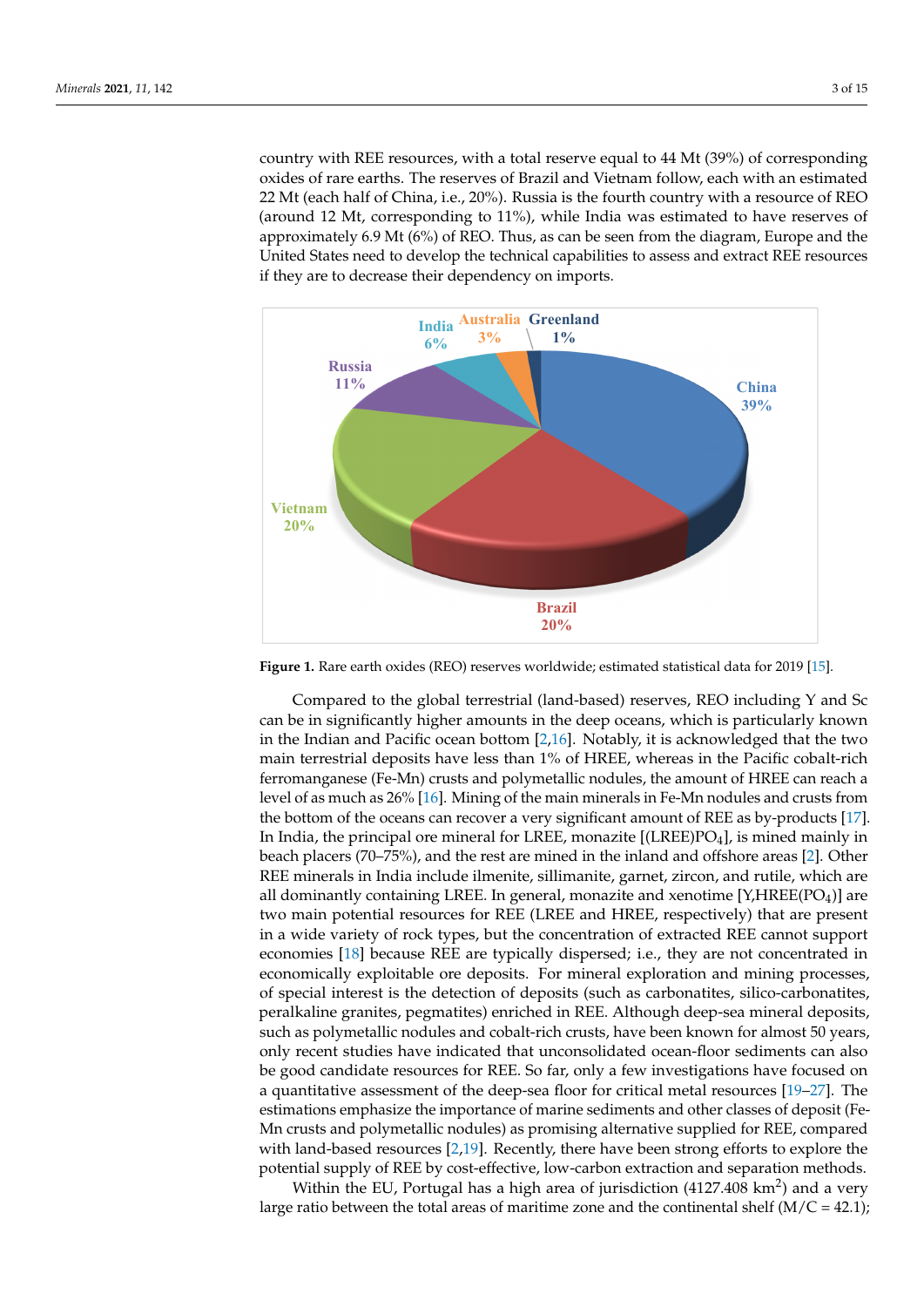thus, exploration strategies should be more focused on the res1ources available at the bottom of the Atlantic Ocean [\[28\]](#page-12-11). In addition to Portugal, several other European and non-European countries with significant areas of jurisdiction have similarly large M/C ratios and thus can explore their potential more. As an example, the United Kingdom  $(M/C = 28)$ , New Zealand  $(M/C = 24.7)$ , France  $(M/C = 16.9)$ , and Japan (11.9) have also the possibilities to explore minerals and REE deposits in the deep-ocean floors. Several other countries have smaller ratios ( $M/C < 5$ ), such as Chile ( $M/C = 4.9$ ), Indonesia ( $M/C = 3.2$ ), Australia ( $M/C = 1.4$ ), and the USA ( $M/C = 1.2$ ). The rest of the countries have a very small  $M/C$  ratio; i.e.  $M/C < 1$ . Unfortunately, to date, the sequences of mining of strategically important deposits of REE are poorly understood, and obviously, they are influenced by the mineralogy of the deposits [\[29\]](#page-12-12). The planning of the exploitation of REE deposits would benefit from a comprehensive mineralogical analysis [\[30\]](#page-12-13). The EU-FP7-funded project 'Blue Mining-Breakthrough solutions for sustainable deep-sea mining' produced much scientific and technical knowledge about the ocean-floor sediments, and it established standards for the best practices for the exploitation and economic use of mineral resources at the Trans-Atlantic Geotraverse (TAG) area in the Mid-Atlantic Ridge (MAR) [\[30](#page-12-13)[,31\]](#page-12-14).

In this review, the distribution of REE in minerals (as minor or major constituents), their increased importance, and their versatile applications in modern life have been summarized. An overview of the most typical onshore methods for the determination of REE are reviewed, as well as methods for offshore mineral and geochemical exploration (based on spectral data and statistical modeling of previously studied mining area), in near real time. The available recent research (i.e., studies performed in the past decade) on rare earth mineral resources in the global ocean floor unconsolidated sediments have been reviewed. Finally, the economic cost, environmental aspects, and future perspectives of ocean-floor mining have been commented on.

#### **2. The Rare Earth Elements (REE)**

#### *2.1. The Chemistry of REE*

The rare earth elements group includes the 15 lanthanides plus yttrium (Y) and scandium (Sc). REE are typically divided into two main groups, light (LREE), i.e., lowatomic number (Z) elements: lanthanum (La,  $Z = 57$ ), cerium (Ce), praseodymium (Pr), neodymium (Nd), promethium (Pm), samarium (Sm,  $Z = 62$ ), and heavy (HREE), with highatomic numbers: europium (Eu,  $Z = 63$ ), gadolinium (Gd), terbium (Tb), dysprosium (Dy), holmium (Ho), erbium (Er), thulium (Tm), ytterbium (Yb), and lutetium (Lu,  $Z = 71$ ) [\[13\]](#page-12-3). Nevertheless, the classification is not consistent, and sometimes, the LREE group includes the group of La–Eu and the HREE group comprises the Gd–Lu series [\[18\]](#page-12-8). Moreover, the group of elements with mid-atomic numbers (from Sm to Ho) is named middle rare earth elements (MREE) [\[9,](#page-11-6)[24\]](#page-12-15). The geochemical behavior of Y is similar to Ho, and hence, Y is included in HREE (average apparent  $Z = 66$ , based on its physical properties), forming a group designated as REY [\[32,](#page-12-16)[33\]](#page-12-17). Yttrium is widely present in nature [\[18\]](#page-12-8). In addition to lanthanides and Y, Sc  $(Z = 21)$  is also considered as rare earth; however, it is sometimes excluded in the discussion of REE because it has a smaller cation with geochemical behavior closer to ferromagnesian transition elements, rather than REE [\[8](#page-11-5)[,34](#page-12-18)[,35\]](#page-12-19).

The lanthanide elements have similar electronic configurations that set them apart from the rest of the elements. Namely, the REE have electrons in the 4f sub-shell, and this has a great influence on the oxidation state of these metals. Mostly, REE show an oxidation state of +3 (donate three electrons), except for the elements with oxidation state +2 (Eu) or the +4 oxidation state (Ce) (Table [1\)](#page-4-0). The decrease in the size of atoms with increased nucleus charge generates small changes between their properties.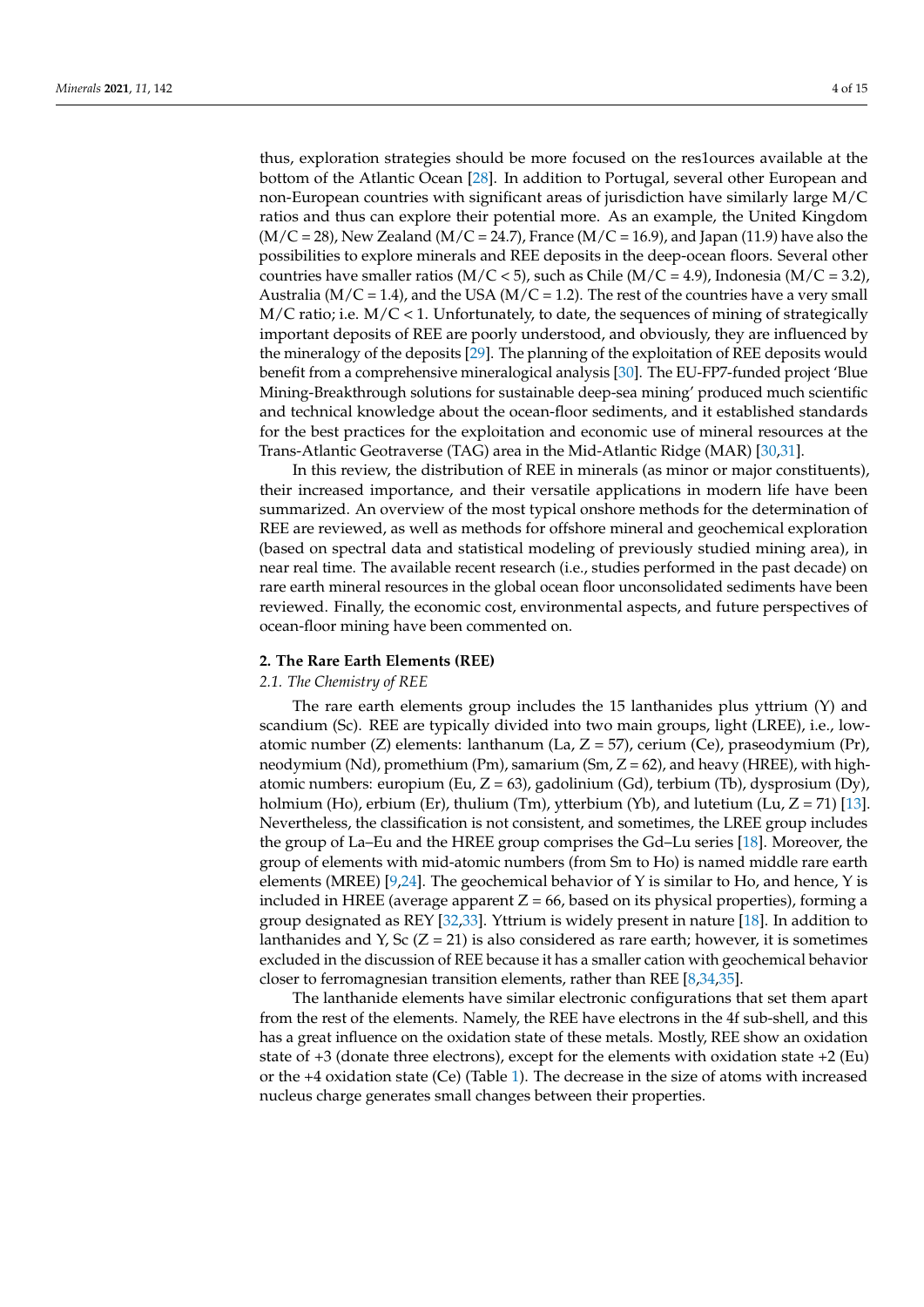<span id="page-4-0"></span>

| <b>REE</b>        | <b>Atomic Number (Z)</b> | <b>Oxidation State</b> | Abundance*<br>(ppm) | Applications $‡$                                                                                                                                                                                        |  |
|-------------------|--------------------------|------------------------|---------------------|---------------------------------------------------------------------------------------------------------------------------------------------------------------------------------------------------------|--|
| Lanthanum (La)    | 57                       | $+3$                   | 39                  | Camera lenses; catalysts for petroleum refining; MRI; new-generation electric vehicles; optical glass;<br>rechargeable batteries                                                                        |  |
| Cerium (Ce)       | 58                       | $+3, +4$               | 66.5                | Catalyst for oil refineries; color screen, LCD; metal alloys; PET; polishing powder, radiation shielding;<br>UV filters in glass                                                                        |  |
| Praseodymium (Pr) | 59                       | $+3$                   | 9.2                 | Colorant in glasses; color screen LCD; cryogenic refrigerant; energy-efficient lighting; hard disk<br>drives; lasers; magnets; pigments; portable electronics and small motors; radiotherapy techniques |  |
| Neodymium (Nd)    | 60                       | $+3$                   | 41.5                | Hard disk drives; new-generation electric vehicles; permanent magnets; portable electronics and<br>small motors; treatment of skin cancers, violet colors in glass and ceramics                         |  |
| Promethium (Pm)   | 61                       | $+3$                   | trace <sup>+</sup>  | Luminous paint; nuclear batteries                                                                                                                                                                       |  |
| Samarium (Sm)     | 62                       | $+3$                   | 7.05                | Lasers; magnets; new-generation electric vehicles; Sm-153 treatment of tumors                                                                                                                           |  |
| Europium (Eu)     | 63                       | $+3, +2$               | $\overline{2}$      | Bioimaging; color screen LCD; energy-efficient lighting; fluorescent lighting; lasers; portable<br>electronics and small motors                                                                         |  |
| Gadolinium (Gd)   | 64                       | $+3$                   | 6.2                 | Lasers; magnetostrictive alloys; memory chips; MRI; neutron capture; steel additive                                                                                                                     |  |
| Terbium (Tb)      | 65                       | $+3$                   | 1.2                 | Cancer therapies; color screen LCD; fuel cells; fluorescent lamps; high-powered electric motors;<br>lasers; magnetostrictive alloys; optical computer memories                                          |  |
| Dysprosium (Dy)   | 66                       | $+3$                   | 5.2                 | Dy-165 treatment of effusions; high-powered electric motors; lasers; lighter vehicles;<br>magnetostrictive alloys                                                                                       |  |
| Holmium (Ho)      | 67                       | $+3$                   | 1.3                 | Cancer therapies; lasers; magnets; standards for optical spectrophotometers                                                                                                                             |  |
| Erbium (Er)       | 68                       | $+3$                   | 3.5                 | Fiber-optic technology; lasers; medical and dental practice; steel                                                                                                                                      |  |
| Thulium (Tm)      | 69                       | $+3$                   | 0.52                | Lasers; metal-halide lamps; Tm-167 in portable XRD-devices                                                                                                                                              |  |
| Ytterbium (Yb)    | 70                       | $+3$                   | 3.2                 | Chemical reducing agent; infrared lasers; stainless steel; Yb-176 medical application                                                                                                                   |  |
| Lutetium (Lu)     | 71                       | $+3$                   | 0.8                 | Cancer therapies; catalyst; high-refractive-index glass; LED                                                                                                                                            |  |
| Yttrium (Y)       | 39<br>(66.5)             | $+3$                   | 33                  | Cancer therapies; ceramics; color screen LCD; compact fluorescent lamps; high-temperature<br>superconductors; laser; LED; microwave filters                                                             |  |
| Scandium (Sc)     | 21                       | $+3$                   | 22                  | Alloys for aerospace components; camera lighting; catalysts; color screen LCD; energy-efficient<br>lighting; radioactive tracing agent in oil refineries; super alloys; X-ray tubes                     |  |
|                   |                          |                        |                     |                                                                                                                                                                                                         |  |

**Table 1.** List of the rare earth elements (REE), their relative abundances in the earth's crust (ppm), and main applications.

\* [\[36\]](#page-13-0); † [\[8\]](#page-11-8); ‡ [\[16](#page-12-20)[,37](#page-13-1)[,38\]](#page-13-2); <sup>k</sup> apparent average atomic number (Z) based on physical properties of the element.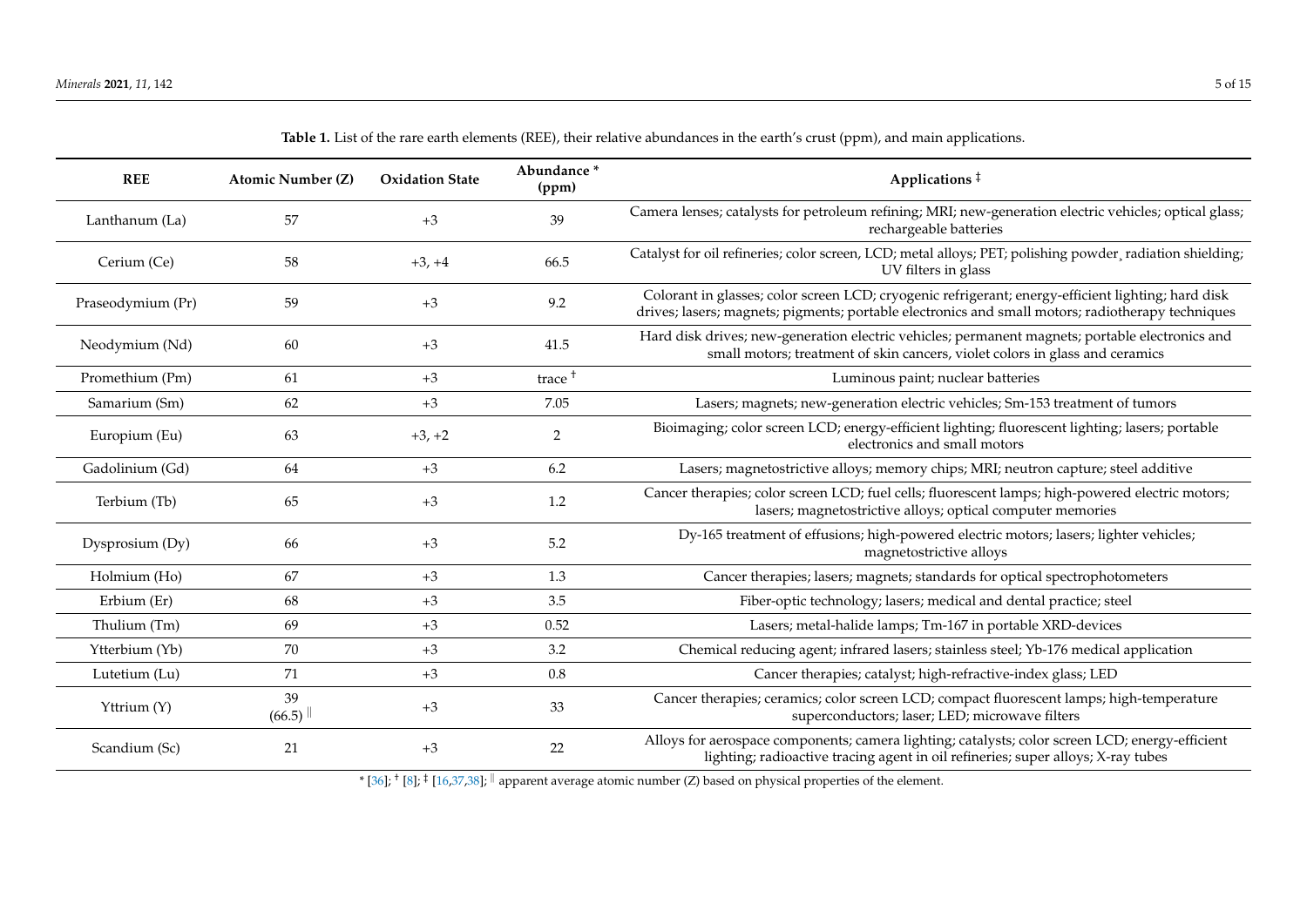#### *2.2. The Abundance and Applications of REE*

Although they are described as "rare" earth elements, the abundance of rare earth elements in the earth's crust is not rare. They exist in nature from trace (negligible) abundances (Pm) to 66.5 ppm (Ce) (see Table [1\)](#page-4-0). Promethium has no natural stable or long-lived radioactive isotopes but possesses around 40 short-lived isotopes  $145$ Pm [\[8\]](#page-11-5). On the other hand, Ce usually occurs in substitution to major elements in minerals, and as an example, it is more abundant than copper, Cu (50 ppm), in the earth's crust. The REE do not exist in free form in nature because of their high reactivity. Rather, they are major or minor constituents of minerals, such as silicates, carbonates, oxides, and phosphates [\[39\]](#page-13-3). The main economic sources of REE are bastnaesite  $[(\text{Ln},\text{Y})(\text{CO}_3)\text{F}]$ , monazite  $[(\text{Ln},\text{Th})\text{PO}_4]$ , and loparite  $[(\text{Ln},\text{Na},\text{Ca})(\text{Ti},\text{Nb})\text{O}_3]$ . In total, there are about 250 minerals that contain rare earths [\[39\]](#page-13-3). The isolation of REE from minerals is a very complex procedure, including several steps, among which the most important are the extraction concentration, smelting, and refining. Thus, obtaining REE in pure metallic or oxide form from minerals makes them even more valuable.

The cellphones and other high-tech devices are composed of numerous metal components, many of which contain REE [\[1](#page-11-0)[,4](#page-11-1)[,16\]](#page-12-6). Namely, more than one-half of the components in cellphones (e.g., its electronics, display, battery, speakers, etc.) are made with a large involvement of REE [\[40\]](#page-13-4). According to statistical data, in 2019, about 1.52 billion units of smartphones were sold worldwide, and it is expected that it will increase in 2021 for 37% [\[41\]](#page-13-5). All REE (except radioactive Pm) can be found in varieties of smartphones, and some of them give colors to screens or vibrations (Dy and Nd) [\[42\]](#page-13-6).

In the last three decades, the applications of REE have been extended in technological devices, such as computers, digital versatile discs (DVD), liquid-crystal displays (LCD), rechargeable batteries, autocatalytic converters, super magnets, light-emitting diode (LED) lighting, superconductors, glass additives, fluorescent materials, phosphate binding agents, etc. In the industry (electric vehicles, solar panels, wind turbines, etc.), the importance of REE is also very high. Some of the main applications of REE are listed in Table [1.](#page-4-0)

In addition to diverse applications in high-tech technologies, REE are also important in medical applications (e.g., medical diagnosis, anti-tumor agents, kidney dialysis medicine, surgical equipment, etc.) and medical instruments, e.g., magnetic resonance imaging (MRI), positron emission tomography (PET) imaging, and X-rays [\[38,](#page-13-7)[43](#page-13-8)[,44\]](#page-13-9).

Some REE, such as Tb, Ho, Lu, and Y, have been considered as valuable elements in anticancer treatment because of their therapeutic radioisotopes, especially in radioimmunotherapy and photodynamic therapy [\[45\]](#page-13-10). Sm-153 and Yb-176 are also used in the treatment of tumors and in medical applications, respectively. Due to its superlative paramagnetic properties in the whole periodic table, gadolinium (Gd) is the most used rare earth in the MRI [\[29\]](#page-12-12).  $Gd^{3+}$  improves the contrast in magnetic resonance imaging scans with very low toxicity [\[46\]](#page-13-11).

Since the REE are very important in all high-tech devices, and they are essential in modern medical applications in very low concentrations, these elements are often called "the vitamins of modern industry" [\[47\]](#page-13-12).

#### *2.3. Economic Value of REE*

As previously stated, the extraction of REE from minerals is a very complex and timeconsuming process. The cut-off grade in mining metallurgical operations is influenced by different economic indicators (e.g., market prices of both the primary product and the by-product, mining and processing costs, etc.). Moreover, the economic value of REE is multiplied due to their importance in numerous applications in modern technologies and globally constant growing tendency of the balance between demand and supply in the world market [\[48\]](#page-13-13). The separation and purification of individual REE is challenging due to their chemical similarities. In Figure [2,](#page-6-0) the current market prices of REO are presented according to the mineral price list  $[49]$ . The prices are shown per kg of each oxide of rare earth (high purity >99.5%) and as can be seen, they are in the broad range for all REO. As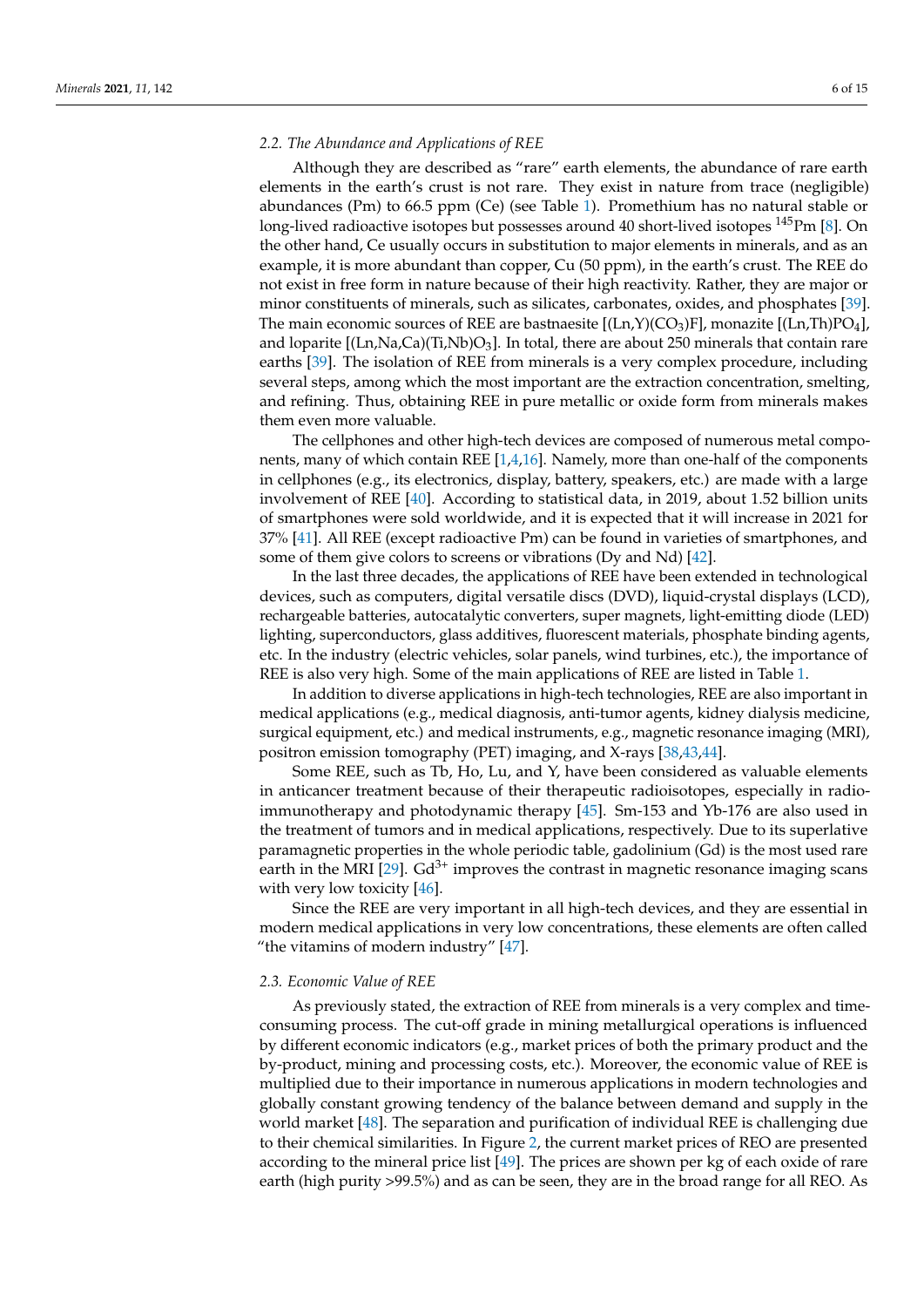an example, for some REO, the prices higher than 20,500 and 22,000  $\epsilon$  (Er<sub>2</sub>O<sub>3</sub> and Gd<sub>2</sub>O<sub>3</sub>, respectively), and 38,000  $\epsilon$  and 41,600  $\epsilon$  (Nd<sub>2</sub>O<sub>3</sub> and Pr<sub>2</sub>O<sub>3</sub>), respectively. The remaining REO have lower values, e.g., around 1500  $\epsilon$ /kg (CeO<sub>2</sub>, La<sub>2</sub>O<sub>3</sub>, Sm<sub>2</sub>O<sub>3</sub>), 2600  $\epsilon$ /kg (Y<sub>2</sub>O<sub>3</sub>), and from 240 to 540  $\epsilon$ /kg for Dy<sub>2</sub>O<sub>3</sub> and Tb<sub>4</sub>O<sub>7</sub>, can be noticed respectively. Currently, Eu<sub>2</sub>O<sub>3</sub> and Sc<sub>2</sub>O<sub>3</sub> (25 and 50  $\epsilon$ /kg, respectively) are the rare earths with the lowest prices on the market. on the market.

<span id="page-6-0"></span>

**Figure 2.** The actual market prices of rare earths: light rare earth elements (LREE) (La-Sm) + heavy **Figure 2.** The actual market prices of rare earths: light rare earth elements (LREE) (La-Sm) + heavy rare earth elements (HREE) (Eu-Er) + Y + Sc. The prices ( $\epsilon$ ) correspond to 1 kg of REO of high purity (> 99.5%), updated in February 2020 [\[49\]](#page-13-14).

#### **3. Ocean-Floor Sediments as a Resource of REE 3. Ocean-Floor Sediments as a Resource of REE**

## *3.1. Onshore Methods vs. Offshore Exploration of REE in Ocean-Floor Sediments 3.1. Onshore Methods vs. Offshore Exploration of REE in Ocean-Floor Sediments*

The accurate analytical techniques for REE quantification are very important for their geochemical exploration, mining, extraction, and monitoring of the environment. With available instrumental techniques, several analytical methods are most commonly used for REE quantification, such as inductively coupled plasma coupled with optical  $\frac{1}{2}$ emission spectroscopy (ICP-OES) or mass spectrometry (ICP-MS) detection. The ICPbased techniques are multi-element analytical methods used for the accurate and precise determination of REE at major, minor, and trace concentration levels in complex geological samples, which is the same of the same of the same of the same of the same of the same of the same of the same of the same of the s samples, such as sediments, crust samples, hard rocks, ores, etc.  $[2,50,51]$  $[2,50,51]$  $[2,50,51]$ . The ICP-methods are characterized with high sensitivity, covering a wide linear range of concentrations, with minimal interferences and high sample throughput. The techniques can simultaneously with minimal interferences and high sample throughput. The techniques can simultaneously measure all rare earths at low concentration levels, after selecting the appropriate spectral  $\frac{1}{1}$ lines [52]. ICP-MS is usually the method of choice for REE quantification in environmental lines [\[52\]](#page-13-17). ICP-MS is usually the method of choice for REE quantification in environmental and earth matrices because it has low detection limits with excellent sensitivity, of several orders of magnitude higher (10–100,000) in comparison with the ICP-OES method [\[50,](#page-13-15)[51\]](#page-13-16). orders of magnitude higher (10–100,000) in comparison with the ICP-OES method [50,51]. Therefore, the detection limits for the analysis of REE using ICP-MS are typically in ppb-levels Therefore, the detection limits for the analysis of REE using ICP-MS are typically in ppb-(µg·kg−<sup>1</sup> of dried material, e.g., sediment or rock sample). After using geological reference levels (µg·kg−1 of dried material, e.g., sediment or rock sample). After using geological materials, it was shown that the limit of detection (LOD) for most of the REE can be even in ppt and sub-ppt ranges with a high precision, <5% relative standard deviation (RSD) [\[50\]](#page-13-15). be even in ppt and sub-ppt ranges with a high precision, < 5% relative standard deviation Thus, ICP-MS methods are the best suited for high-precision geochemical studies. and earth matrices because it has low detection limits with excellent sensitivity, of several

quantification of REE (e.g., Ce, La, Nd, and Pr), which is of great importance for exploration In addition to ICP analyses, a technique such as X-ray fluorescence (XRF) can also be applied for the geochemical analysis as a reliable method for REE at the ppm level. The main advantages of XRF analysis are efficacy and cost [\[53\]](#page-13-18). Moreover, one of the main benefits of XRF is the possibility of using light, portable XRF devices for offshore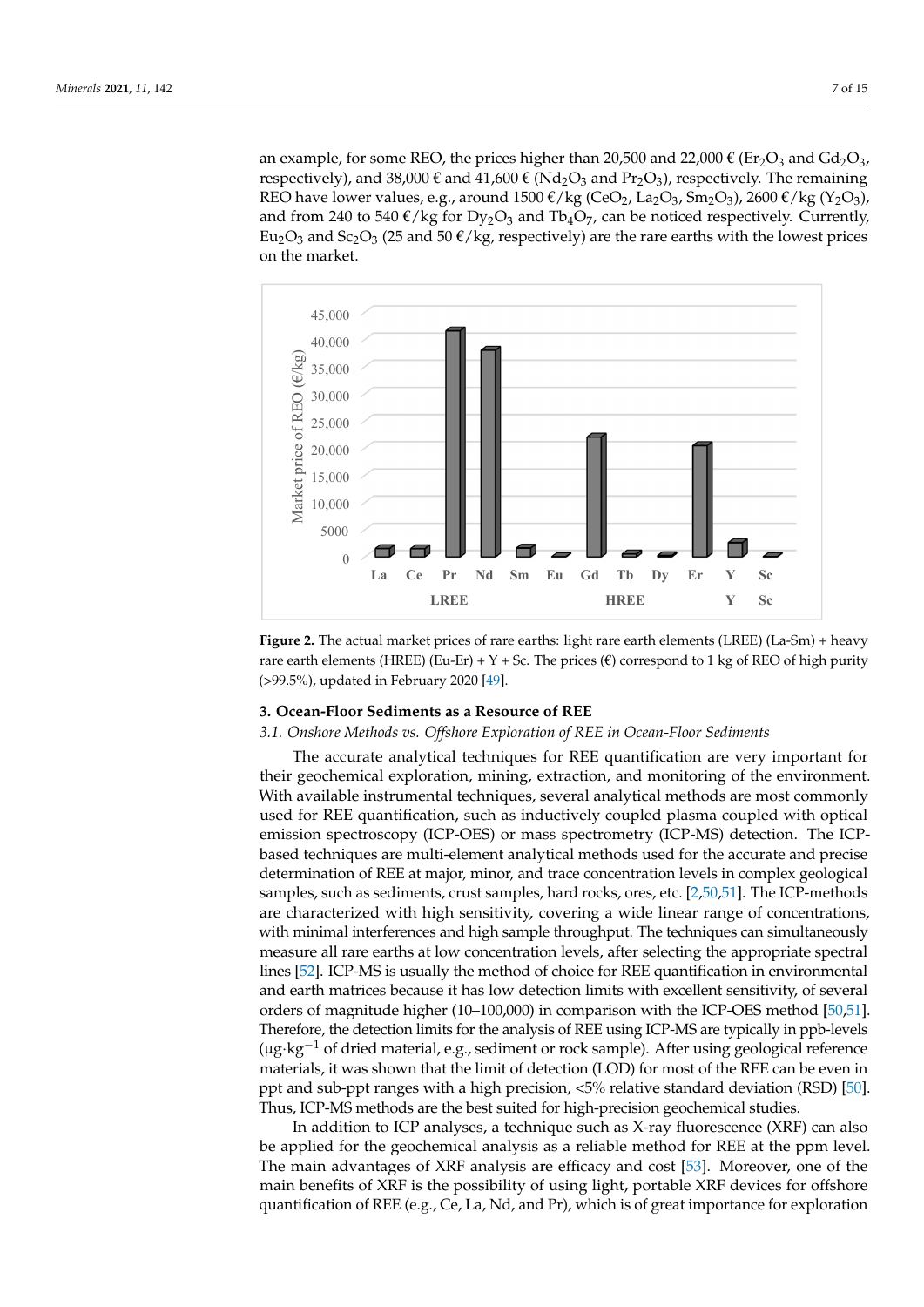strategies during cruises, i.e., in near real time. Nevertheless, unlike the ICP-analyses, XRF is not REE-specific and has lower sensitivity, with an LOD at least two times less than the ICP-OES method [\[54\]](#page-13-19). Therefore, the XRF technique lacks sensitivity and is not suitable for the determination of REE at low concentrations, as is the case in most of the geological samples.

To explore the potential of conducting research at the bottom of the oceans (sediments, cover rocks, etc.), the research teams can apply two strategies: onshore methods and/or offshore exploration, depending on the mission objectives. In general, prior to analysis, after the careful sampling at the ocean bottom by drilling, TV grab, or gravity coring, collected samples can be stored appropriately in a nitrogen atmosphere (to prevent sulfide oxidation). Onshore analysis implies that after the mission is completed, the samples are transported into the conventional, full-fledged laboratories, where they can be pre-treated (e.g., dried) and treated (usually with a mixture of mineral acids in an automated hightemperature microwave digestion system). After digestion, cooled samples are typically transferred to decontaminated flasks and diluted before the running conventional ICP analyses. Thus, most of the available results are based on an onshore analysis in fully fledged laboratory conditions. The onshore identification of minerals is often postponed until long after the cruise is over. The main aim is to get a better knowledge of potential high-tech resources from deep-ocean sources; hence, these highly sensitive results can give insight into current perspectives.

On the other hand, offshore exploration of the collected samples from the bottom of the oceans can be applied synchronized during the mission. The extreme conditions on the cruise require specific technical set-up, which is entirely different from land-based analysis and pre-feasibility study. This type of fieldwork was performed under the Project Blue Mining—Breakthrough solutions for sustainable deep-sea mining, during the expedition of the M127 cruise, with recovered gravity cored sediments from the TAG hydrothermal field along the MAR [\[31\]](#page-12-14). Selected samples were analyzed for mineral composition by portable X-ray diffraction (XRD), and all on-board results were validated later, after the mission, by conventional, onshore XRD analysis. It was shown that mineralogy could be efficiently assessed during the cruises at sea; i.e., within 20 h, it was possible to analyze a batch of up to 24 gravity cored sediment samples [\[55\]](#page-13-20).

Moreover, the rapid, non-destructive, and economically acceptable short-wave infrared reflectance (SWIR) spectral analysis could provide representative statistics for the offshore evaluation of geochemical variables in sediment samples from the deep ocean [\[55\]](#page-13-20). Thus, based on the previously established modeling equations, it is possible to substitute time-consuming destructive sample preparation (wet digestion and extraction) and conventional analytical methods (ICP-MS) by the portable infrared mineral analyzer (PIMA) using SWIR spectral analysis to get both qualitative and quantitative results of mineral components and geochemistry (e.g., La, Ce, Pr, Nd, Sm, Gd, Dy, Er, Yb, and Y) in previously studied ocean-floor areas, with high sensitivity. This new approach highlights the benefit of rapidly obtained spectral data that can be used for near real-time exploration of geochemical deposits in the ocean floor. This mode of work enables the modification of exploration strategies in light of new information as it becomes available in near real time.

#### *3.2. The Concentration of REE in Ocean-Floor Sediments*

The dominant resources of REE are available on the ocean floor [\[2,](#page-11-7)[19,](#page-12-9)[22\]](#page-12-21). Under aqueous conditions, REE exist mostly as a variety of complexes, with speciation dominated by metal, the predominant ionic form of some REE is trivalent  $[REE]^{3+}$ , carbonate  $[REE(CO<sub>3</sub>)]<sup>+</sup>$ , and di-carbonate  $[REE(CO<sub>3</sub>)<sub>2</sub>]<sup>-</sup>$ , with carbonate complexes being the most abundant [\[8\]](#page-11-5). An increase in the pH of seawater leads to a preferable adsorption of LREE on suspended particles relative to HREE. The REE absolute concentrations in hydrothermal fluids are highly variable and can reach from a few to several thousand ppm by weight, and this enrichment is evident for LREE, in particular for Eu and Ce, which both exist in geological environments in two oxidation states ( $Eu^{2+}$ ,  $Eu^{3+}$ ;  $Ce^{3+}$ ;  $Ce^{4+}$ ) [\[8,](#page-11-5)[24\]](#page-12-15). The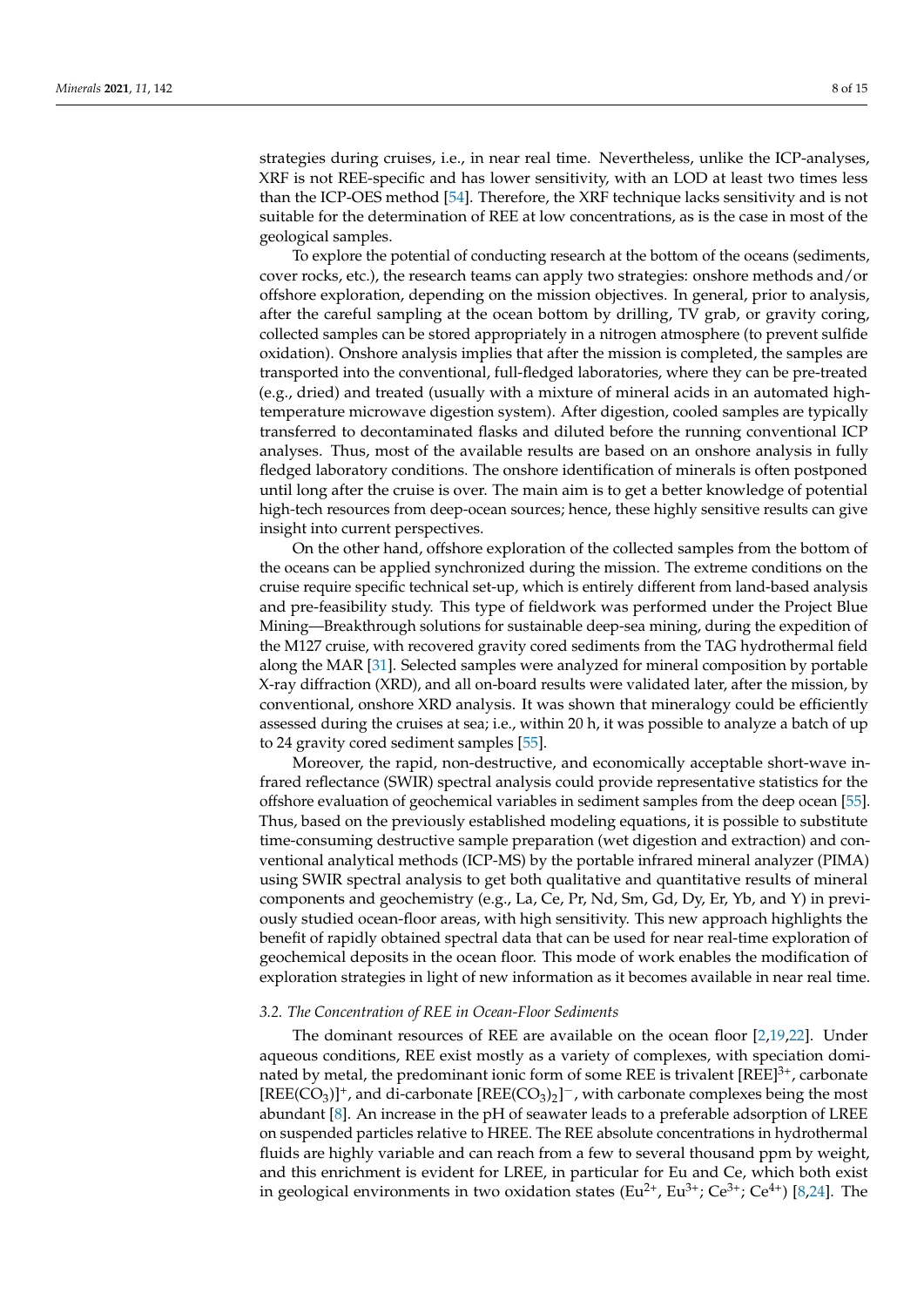higher accumulation capacity of LREE relative to HREE in hydrothermal fluids can be explained by the higher stability of chloride and fluoride complexes with LREE [\[32\]](#page-12-16). In hydrothermal fluids, the REE composition is related to the interaction of oceanic crustal rocks with seawater at high temperatures [\[32\]](#page-12-16). Many ore deposits are more enriched with LREE than with HREE, and consequently, HREE became a more valuable commodity [\[9\]](#page-11-6).

As previously mentioned, besides ocean-floor sediments, polymetallic nodules, cobaltrich Fe-Mn crusts, and seafloor massive sulfides (SMS) are three other types of REE-rich resources in oceans. Polymetallic nodules occur in ocean-floor sediments at different water depths (of 1640–6500 m) in the oceans [\[56](#page-13-21)[–59\]](#page-13-22). Cobalt-rich Fe-Mn crusts are composed of Fe oxyhydroxide and Mn oxide that precipitate from ocean water onto rock substrates [\[56\]](#page-13-21). The concentrations of REE in SMS are influenced by the REE patterns of the sulfideforming fluids and interactions with subsea-floor rocks [\[60\]](#page-13-23). It was established that REE concentrations increase in deep water (from North Atlantic to North Pacific), and abundant REE are enriched in deep-sea sediments, which is mainly caused by the strong sorption capacity of sediments [\[61,](#page-13-24)[62\]](#page-13-25). As an example, the concentrations of REE are 10–100 times higher in the deep-sea sediments compared to seawater [\[61\]](#page-13-24). Therefore, in this work, results are focused on unconsolidated deep ocean-floor sediments as potential REE-rich resources.

Conventionally obtained results by onshore ICP-MS analysis (performed after the wet digestion of homogenized and dried ocean-floor sediments samples) for the total concentration of REE (min–max range, expressed in ppm) are listed in Table [2.](#page-9-0) The results over the last decade show that large resources of REE (>1000 ppm) can be found in some ocean-floor locations (Pacific, Indian Ocean, etc.), which indicates that these highly valuable elements could be alternatively exploited at different deep-sea locations, thus diversifying the sources [\[19,](#page-12-9)[21–](#page-12-22)[23,](#page-12-23)[33,](#page-12-17)[53\]](#page-13-18).

**Table 2.** Available data (2010–2020) on the total concentration of the REE in ocean-floor sediment samples worldwide.

| Locality                                                                                                                                                              | Sediment Sample,<br>Water Depth (m) | $\Sigma$ REE,<br>Min-Max (ppm) | <b>Wet Digestion</b>                       | Reference |  |  |  |  |  |
|-----------------------------------------------------------------------------------------------------------------------------------------------------------------------|-------------------------------------|--------------------------------|--------------------------------------------|-----------|--|--|--|--|--|
| Atlantic                                                                                                                                                              |                                     |                                |                                            |           |  |  |  |  |  |
| Main Lilliput, Roman City<br>$(9^{\circ}32' - 9^{\circ}33'$ S,<br>$13^{\circ}12'$ W)                                                                                  | 1486-1495                           | $14.4 - 16.6$                  | $HF-HCl-HNO3$<br>aqua regia                | [63]      |  |  |  |  |  |
| Logatchev<br>$(14^{\circ}45' \text{ N},$<br>$44^{\circ}58'$ W)                                                                                                        | 2923                                | $13.6 - 130$                   | $HF-HCl-HNO3$<br>aqua regia                | [64]      |  |  |  |  |  |
| Saldanha<br>$(36^{\circ}34' \text{ N}, \text{MAR})$                                                                                                                   | 2125-2300                           |                                | HCl-aqua<br>regia-HF-HBr                   | [65]      |  |  |  |  |  |
| <b>TAG</b><br>$(26^\circ \text{ N}, \text{MAR})$                                                                                                                      | 3407-3654                           | $2.8 - 113.9*$                 | $Na2O2$ -HNO <sub>3</sub>                  | $[55]$    |  |  |  |  |  |
| Pacific                                                                                                                                                               |                                     |                                |                                            |           |  |  |  |  |  |
| South East<br>$(5^{\circ}-20^{\circ} S,$<br>$90^{\circ} - 150^{\circ}$ W)<br>Central North<br>$(3^{\circ}-20^{\circ} \text{ N},$<br>$130^{\circ}$ W- $170^{\circ}$ E) | 4000-5000                           | 1000-2230 *<br>400-1000 $*$    | $HNO3$ -HF-HClO <sub>4</sub><br>aqua regia | $[19]$    |  |  |  |  |  |
| North East<br>$(5^{\circ}-20^{\circ} N,$<br>4313-4529<br>$119^{\circ} - 160^{\circ}$ W)                                                                               |                                     | 200-577                        | $HNO3$ -HF-HClO <sub>4</sub><br>aqua regia | $[20]$    |  |  |  |  |  |
| North East $(9°30' - 10°30'$ N,<br>4000-6000<br>$131^{\circ} - 133^{\circ}$ W)                                                                                        |                                     | $150 - 1150 +$                 | $NP^{\ddagger}$                            | $[21]$    |  |  |  |  |  |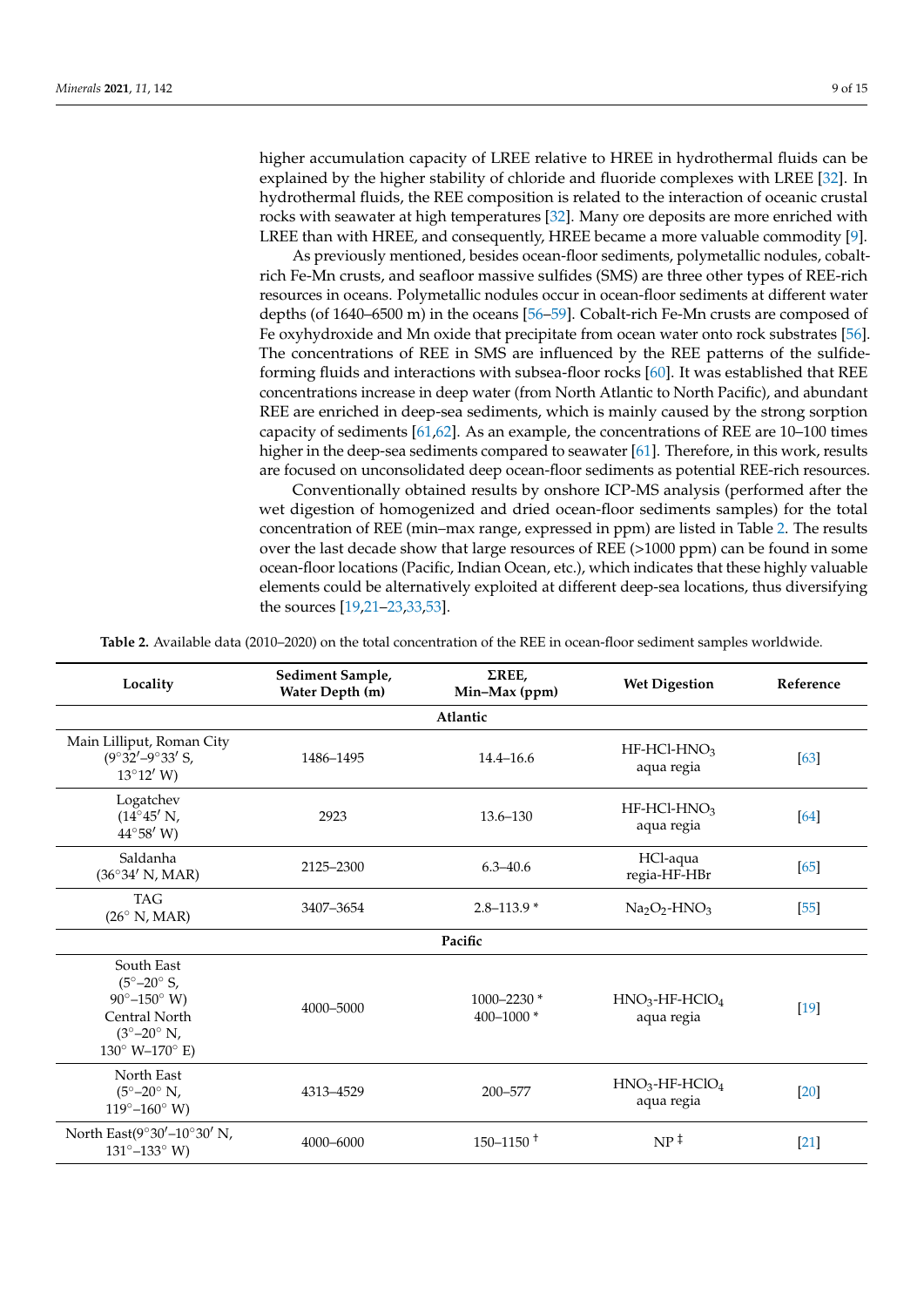<span id="page-9-0"></span>

| Locality                                                                                      | Sediment Sample,<br>Water Depth (m) | $\Sigma$ REE,<br>Min-Max (ppm) | <b>Wet Digestion</b>                                                  | Reference |  |  |  |  |
|-----------------------------------------------------------------------------------------------|-------------------------------------|--------------------------------|-----------------------------------------------------------------------|-----------|--|--|--|--|
| North West<br>$(21^{\circ}-27^{\circ} N,$<br>$150^{\circ} - 158^{\circ}$ E)                   | 5720-5735                           | 299-6800*                      | $HNO3$ -HF-HClO <sub>4</sub><br>aqua<br>regiaHNO <sub>3</sub> -HCl-HF | [23, 27]  |  |  |  |  |
| North<br>$(21^{\circ}48' - 22^{\circ}15' \text{ N}$ ,<br>$153^{\circ}30' - 154^{\circ}07'$ E) | 4700-6100                           | $5000 - 22,000*$               | $HClO4-HF-HNO3$<br>aqua regia                                         | $[22]$    |  |  |  |  |
| Indian                                                                                        |                                     |                                |                                                                       |           |  |  |  |  |
| <b>ODP</b> sites<br>$(5^{\circ} N, 90^{\circ} E)$                                             | 2924                                | $0.5 - 1113*$                  | $HNO3$ -HF-HClO <sub>4</sub><br>aqua regia                            | $[33]$    |  |  |  |  |
| DSDP and ODP sites<br>$(1^{\circ}-30^{\circ} S, 57^{\circ}-112^{\circ} E)$                    | 2832-5609                           |                                | $HNO3$ -HF-HClO <sub>4</sub><br>aqua regia                            | $[53]$    |  |  |  |  |
| Southern                                                                                      |                                     |                                |                                                                       |           |  |  |  |  |
| DSDP site<br>$(59^{\circ} S, 104^{\circ} E)$                                                  | 4522                                | $72 - 114*$                    | $HNO3$ -HF-HClO <sub>4</sub><br>aqua regia                            | $[33]$    |  |  |  |  |

**Table 2.** *Cont*.

\* ΣREY; † ΣREO; ‡ Not provided.

In the Mid-Atlantic Ridge, at extensive vent fields, such as Main Lilliput and Roman City  $(9°32′–9°33′ S, MAR)$  sediments are composed of Fe-Si-oxyhydroxides, goethite, and ferrihydrite [\[63\]](#page-13-26). Selected red sediment samples taken from both hydrothermal fields were characterized with very low contents of REE (14.4–16.6 ppm). REE distribution patterns were characterized with both negative Ce and Eu anomalies and a slight enrichment in LREE compared with HREE [\[63\]](#page-13-26). In the Logatchev hydrothermal field  $(14°45'$  N, MAR), sediments contain chlorite, smectite, quartz, lizardite, and anothrite [\[64\]](#page-13-27). The low abundance of REE (13.6–130 ppm) exhibit a pattern of weak positive Eu and negative Ce anomalies [\[64\]](#page-13-27). The low ΣREE in these fields was attributed to the low-temperature hydrothermal origin of the Fe-Si-oxyhydroxides and a short contact time of precipitating fluid with ambient seawater [\[63](#page-13-26)[,64](#page-13-27)[,66](#page-14-1)[,67\]](#page-14-2). Researchers claim they were precipitated from a fluid composed of seawater with hydrothermal fluid, and this was confirmed by venting fluid temperatures (<20 $^{\circ}$ C) and slightly lower concentrations of Mg in the vent fluids compared to seawater [\[68\]](#page-14-3).

Another location explored at the MAR, the Saldanha hydrothermal field, showed similarly low levels of REE with the maximum total sum for the concentrations of the REE not exceeding the 40.6 ppm at the gravity cored sediment samples [\[65\]](#page-14-0). Depending on the studied depth, they were negative (Ce) or positive (Eu), which showed that the Saldanha hydrothermal field is not simply a low-temperature and diffuse venting field, as focused fluid flow occurs at this site as well [\[69\]](#page-14-4). In recently available results of the sediment samples gravity cored at the TAG hydrothermal field (26◦ N, MAR), a similar concentration of REY was found with the maximum concentration level of 113.9 ppm found in deep-sea sediments [\[55\]](#page-13-20). The neutrally buoyant plume overlying the TAG hydrothermal field is characterized by fine-grained Fe-oxyhydroxide particles enriched in Cd, Cu, Ni, Pb, and Zn, which are efficient REE scavengers.

In the Pacific (at 78 sites), several studies showed that sediments contained high concentrations of REE at numerous sites throughout the ES and Central North Pacific, where the total REY-rich deep-sea sediments ("REY-rich mud") were in the ranges of 1000–2230 ppm and 400–1000 ppm, respectively [\[19\]](#page-12-9). The results showed that sediments contained a higher HREE/LREE ratio than the current land reserves of REO, but only after more detailed sampling and analysis of the ocean-floor sediments can this hypothesis be better evaluated [\[19\]](#page-12-9). The estimation in the study was very promising to consider ocean-floor sediments as a relatively good resource of REY. Namely, in the selected cores collected from the Pacific, it was calculated that an area of  $1 \text{ km}^2$  could provide up to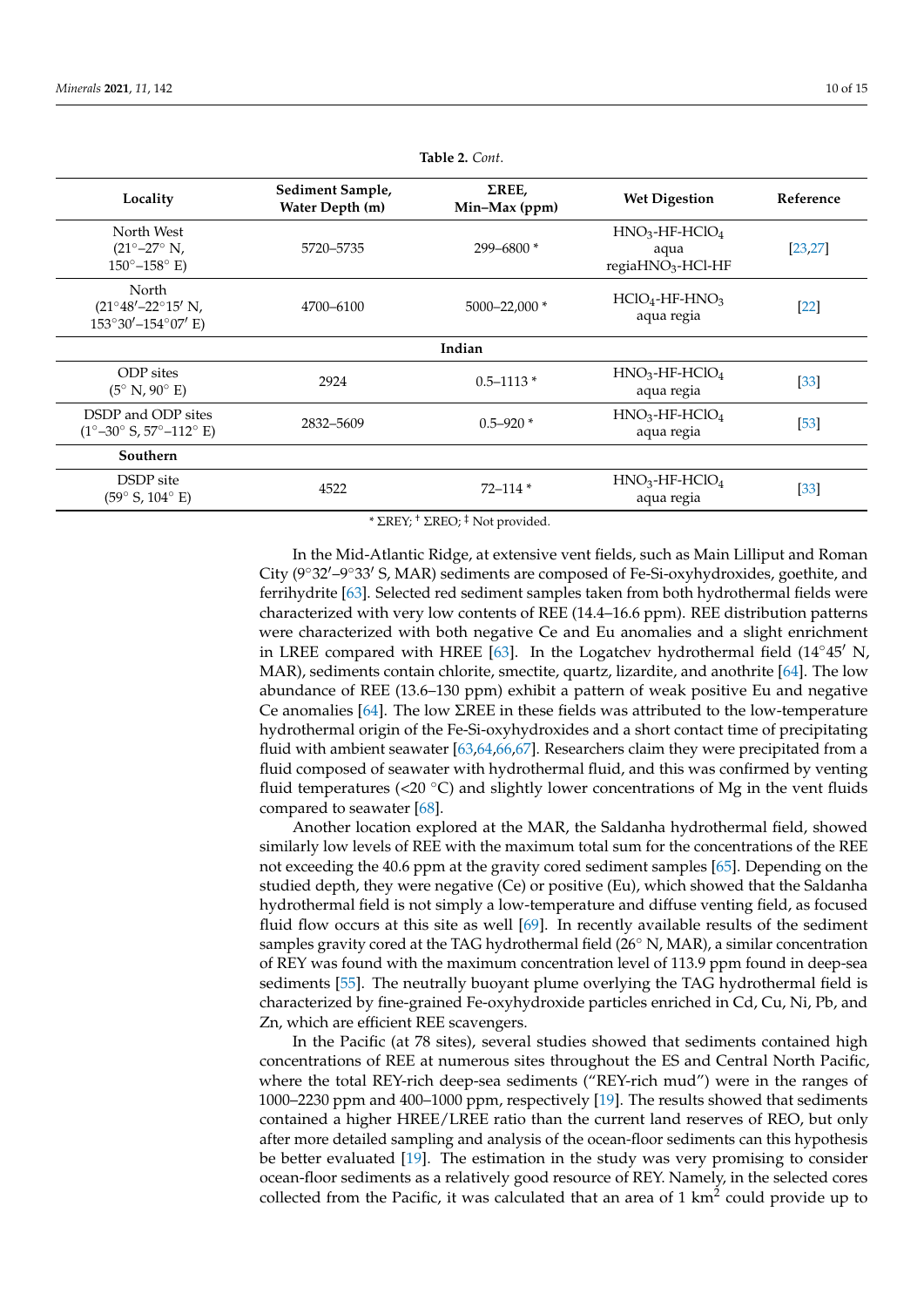20% of the world annual consumption of these elements [\[19\]](#page-12-9). Similar values for the total REE content (200–577 ppm) and total REO (150–1150 ppm) were obtained after analysis of unconsolidated sea-floor sediment samples from the NE Pacific [\[20](#page-12-24)[,21\]](#page-12-22). [\[21\]](#page-12-22) estimated that the studied sediment samples comprised 37.3% of Sm, Eu, Gd, Tb, and Y, 33.5% of La and Ce, and 29.2% of Nd, Pr, and Dy, which allows them to cost twice as much as other studied samples (the polymetallic nodules and Fe-Mn crusts) [\[66\]](#page-14-1). Highly REY-rich sediments (2000–5000 ppm) and extremely REY-rich sediments (>5000 ppm) were found in deep-sea sediments collected from the NW Pacific Ocean within the Minamitorishima, Exclusive Economic Zone of Japan [\[23\]](#page-12-23). The extremely REY-rich deposits are characterized by abundant phillipsite and biogenic calcium phosphate [\[27\]](#page-12-10).

In the North Pacific Ocean, coring deep-sea sediments contained over 5000 ppm of the total REE, and after the mineral processing method, samples with as much as 22,000 ppm of REE were recovered [\[22\]](#page-12-21). The authors concluded that this new resource of REE should be exploited soon, and thus can represent tremendously a much more promising resource of rare earths than on-land resources.

In addition to sediments from the Pacific, cored sediments from the Indian Ocean also contained high REY content of possible economic significance [\[33,](#page-12-17)[53\]](#page-13-18). The next significant prospective resource of rare earths has been found in sediment samples from Deep-Sea Drilling Project (DSDP) and/or Ocean Drilling Program (ODP) sites covering a great area of the Indian Ocean [\[33,](#page-12-17)[53\]](#page-13-18). These samples were composed mainly of siliceous ooze with zeolitic clay that contained high abundances of REY. The total concentration of REY was found to be equal to 1113 ppm, which is comparable to the levels found in the Pacific [\[66\]](#page-14-1). The authors found that apatite abundance was positively correlated with the sum of REY, and it was assumed that apatite played an important role as a host phase of REY in the sediments [\[33\]](#page-12-17).

Briefly, ocean-floor sediments have not been sufficiently studied as a (future) REE (REY or REO) resource. Potentially, they can constitute a highly promising REY resource for the near future, but this must be studied in more detail. Therefore, detailed sampling and analysis are needed to properly evaluate the potential benefits at many sites within the bottom of the ocean. The promising REE-bearing sea-floor potential resource, deep-sea sediments deserve further study as possible favorable REE resources in the near future.

#### *3.3. Economic Cost and Environmental Implications of REE Exploitation*

The cut-off grade in mining operations is influenced by economic indicators of mining and recovery yield, transportation, and part of the processing of the ocean-floor sediments. Their cost-effective extraction and exploitation would leave a residue enriched in REE. Due to high price of REE, even 50% recovery after extraction will be economical. Economic benefits derived from deep-sea mining activities are to be shared for the benefit of humankind and the balanced growth of international trade [\[70\]](#page-14-5). Deep-ocean operations will not impact indigenous or human populations after exploitation: both must be minimal or non-existent. However, deep-sea mining must also preserve the fragile deep marine ecosystem and biodiversity.

For all earth-surface activities, disturbance or even destruction of habitat may happen, so it is important to develop environmentally acceptable practices. However, the overall environmental impact of deep-ocean seabed mineral extraction is little known, and it depends on the deposit type and extraction tools. Environmental risk assessments should be always considered a priori exploitation, and this practice should be an essential part of the decision-making process [\[16](#page-12-6)[,71](#page-14-6)[–73\]](#page-14-7). The value of an environmental risk assessment is ultimately associated with the evaluation of environmental managers about a project [\[71\]](#page-14-6). The deep-sea mining should demonstrate its commitment to prevent serious environmental harm by complying with legal requirements, using good practice and thus minimizing environmental impacts [\[72](#page-14-8)[,73\]](#page-14-7). Recently, six components of good practice that could improve deep-sea mining were proposed, and the International Seabed Authority will need to develop additional rules, regulations, and procedures to assure decision concerning the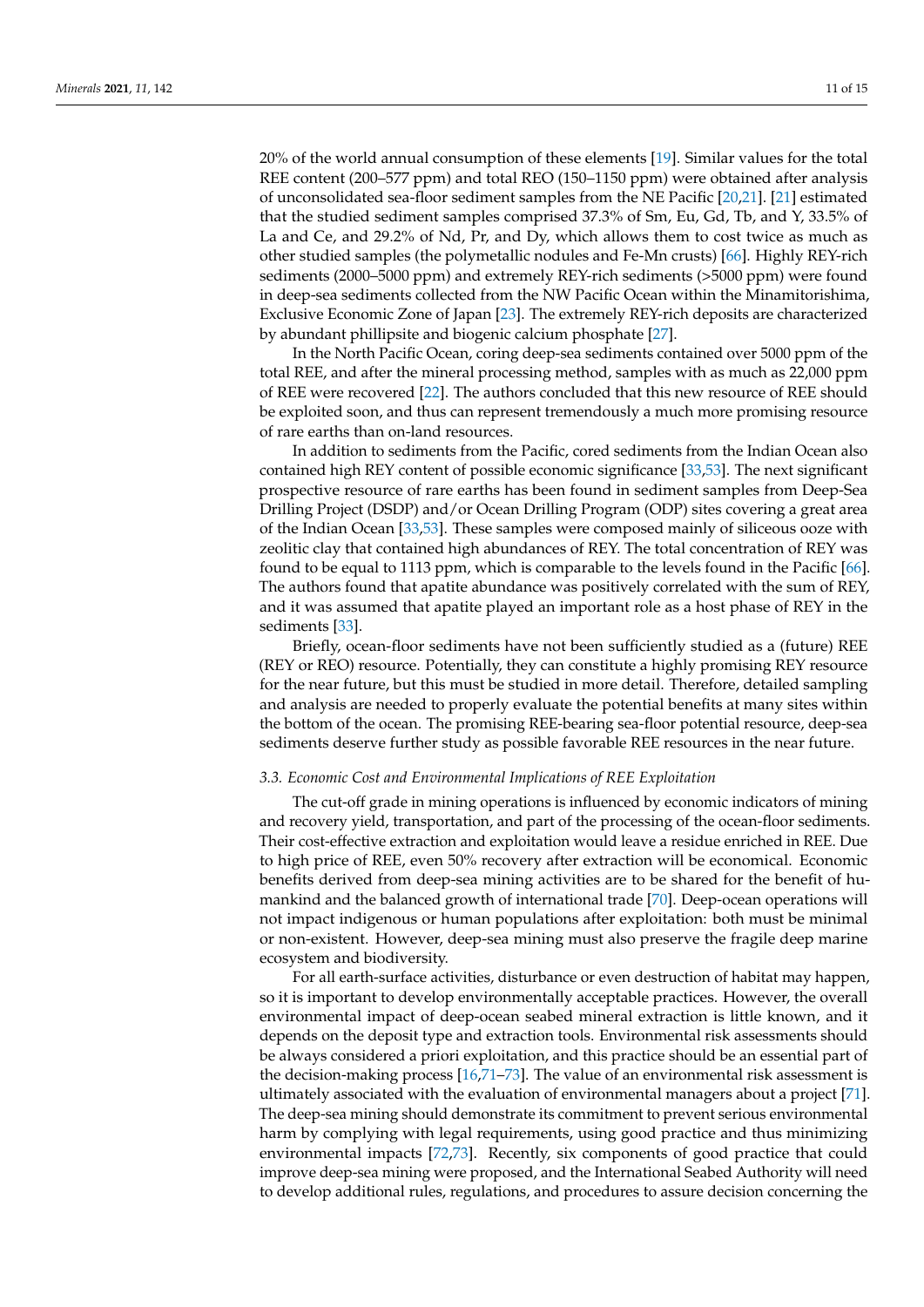common heritage resources of the areas beyond national jurisdiction (the Area) [\[74\]](#page-14-9). The new alternative areas should be prioritized by enhanced scientific research [\[75\]](#page-14-10).

The damage will occur in the habitat in the path of a mining vehicle, and sediment plume of unknown extent will be created in the bottom-water layer [\[56\]](#page-13-21). Nevertheless, it is hard to predict the impact on the surrounding biodiversity and the risk of species because of limited knowledge of the distribution of species [\[3\]](#page-11-9). Additional environmental studies are needed before large-scale, commercial exploitation starts; this may include a moratorium on deep-sea mining. Detailed discussions for the funding, planning, and implementation of the strategic goals by International Seabed Authority and the scientific community are crucial to address in the near future, both for rising the deep-sea mining in the Area and to protect the environment.

#### **4. Conclusions**

Given that the demands for the REE are growing rapidly, and their economic trade is limited, abundant resource potentials of the rare earths in the global ocean-floor unconsolidated sediments may be an alternative solution for their supply. Reported high concentrations of REE in sea-floor sediments (in Indian and Pacific Oceans ranging up to  $\approx$  1100 and 22,000 ppm, respectively) guarantee future detailed exploration and studies of their resource potential. To ensure a truly global supply of REE and other critical metals, to enable the advancement of a wide range of REE applications necessary for the transition to a low-carbon future, new sources of these strategic, highly valuable metals will be imperative, and many innovative ideas for their extraction should be considered. For the time being, more than immediate large-scale ocean-floor mining, we need readiness followed by implementing assessment.

**Author Contributions:** Conceptualization, J.M. and F.J.L.R.; writing—original draft preparation, J.M.; writing—review and editing, F.J.L.R.; supervision, F.J.A.S.B. and B.J.M. All authors have read and agreed to the published version of the manuscript.

**Funding:** The work was done as part of the project "Blue Mining—Breakthrough Solutions for the Sustainable Exploration and Extraction of Deep-Sea Mineral Resources", has received funding from the European Union's Seventh Framework Program (EU-FP7) for research, technological development and demonstration under Grant agreement Nº: 604500. The authors would like to acknowledge the financial support FCT through project UIDB/50019/2020–IDL.

**Conflicts of Interest:** The authors declare no conflict of interest.

#### <span id="page-11-8"></span>**References**

- <span id="page-11-0"></span>1. Hurst, C. *China's Rare Earth Elements Industry: What Can the West Learn?* Institute for the Analysis of Global Security (IAGS): Washington, DC, USA, 2010; pp. 1–42.
- <span id="page-11-7"></span>2. Balaram, V.; Banakar, V.K.; Subramanyam, K.S.V.; Roy, P.; Satyanarayanan, M.; Mohan, M.R.; Sawant, S.S. Yttrium and rare earth element contents in seamount cobalt crusts in the Indian Ocean. *Curr. Sci.* **2012**, *103*, 1334–1338.
- <span id="page-11-9"></span>3. Folkersen, M.V.; Fleming, C.M.; Hasan, S. The economic value of the deep sea: A systematic review and meta-analysis. *Mar. Policy* **2018**, *94*, 71–80. [\[CrossRef\]](http://doi.org/10.1016/j.marpol.2018.05.003)
- <span id="page-11-1"></span>4. Mez, L. Rare earth strategies of Japan and EU/Germany. In *The Ecological Modernization Capacity of Japan and Germany. Comparing Nuclear Energy, Renewables, Automobility and Rare Earth Policy. Energy Policy and Climate Protection*; Mez, L., Okamura, L., Weidner, H., Eds.; Springer: Berlin/Heidelberg, Germany, 2020; pp. 171–184.
- <span id="page-11-2"></span>5. Preinfalk, C.; Morteani, G. The Industrial Applications of Rare Earth Elements. In *Lanthanides, Tantalum and Niobium*; Möller, P., Černý, P., Saupé, F., Eds.; (Special Publication No. 7 of the Society for Geology Applied to Mineral Deposits); Springer: Berlin/Heidelberg, Germany, 1989; pp. 359–370.
- <span id="page-11-3"></span>6. Jowitt, S.M.; Werner, T.T.; Weng, Z.; Mudd, G.M. Recycling of the rare earth elements. *Curr. Opin. Green. Sustain. Chem.* **2018**, *13*, 1–7. [\[CrossRef\]](http://doi.org/10.1016/j.cogsc.2018.02.008)
- <span id="page-11-4"></span>7. European Commission (EC), COM(2017) 490. *Communication from the Commission to the European Parliament, the Council, the European Economic and Social Committee and the Committee of the Regions, on the 2017 List of Critical Raw Materials for the EU*; European Commission: Brussels, Belgium, 2017; pp. 1–8.
- <span id="page-11-5"></span>8. Van Gosen, B.S.; Verplanck, P.L.; Emsbo, P. *Rare Earth Element Mineral Deposits in the United States*; US Department of the Interior, US Geological Survey: Reston, VA, USA, 2019; pp. 1–14.
- <span id="page-11-6"></span>9. Kynicky, J.; Smith, M.P.; Xu, C. Diversity of rare earth deposits: The key example of China. *Elements* **2012**, *8*, 361–367. [\[CrossRef\]](http://doi.org/10.2113/gselements.8.5.361)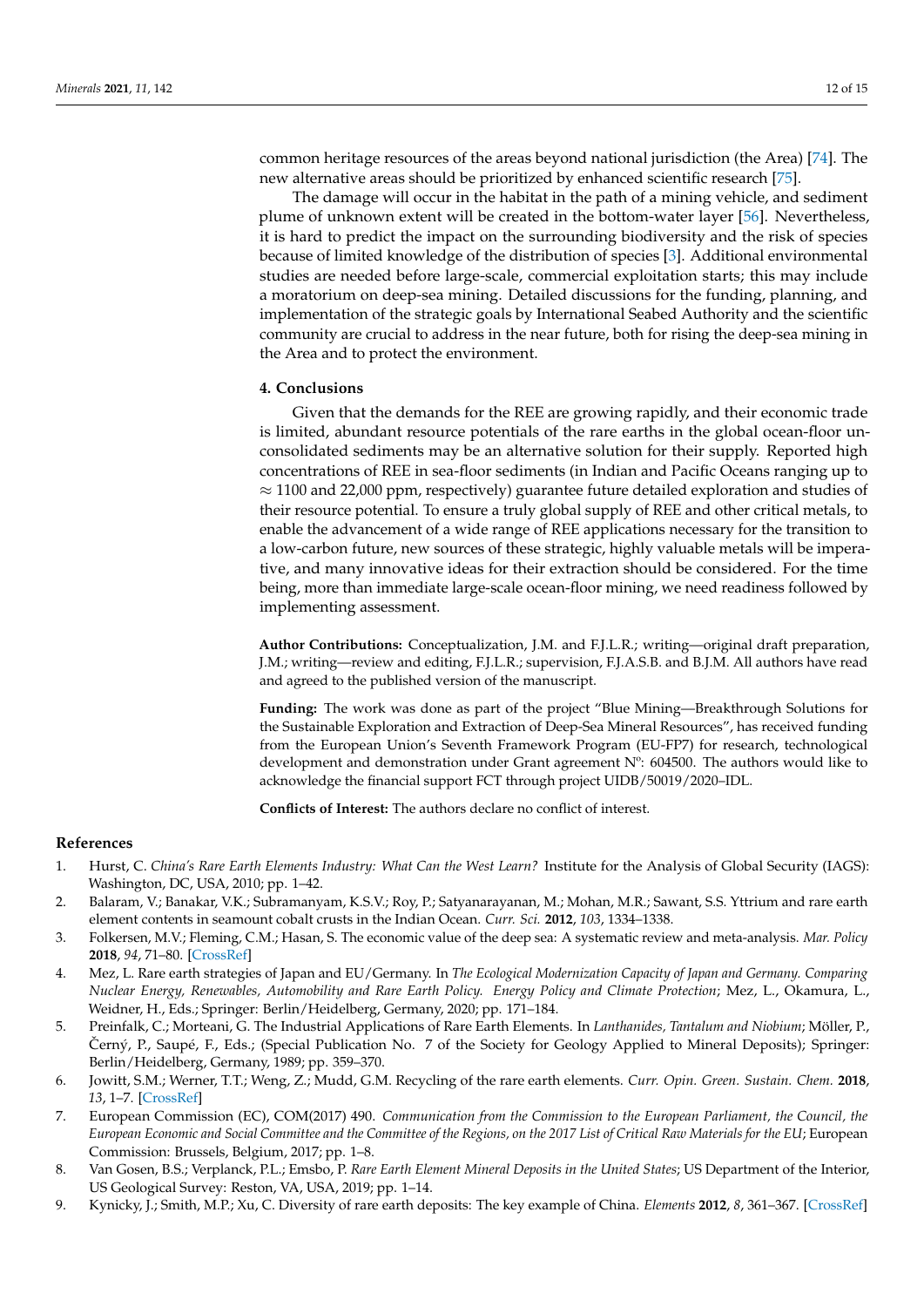- <span id="page-12-20"></span><span id="page-12-1"></span>10. Simandl, G.J. Geology and market-dependent significance of rare-earth element resources. *Miner. Depos.* **2014**, *49*, 889–904. [\[CrossRef\]](http://doi.org/10.1007/s00126-014-0546-z)
- <span id="page-12-2"></span>11. Massari, S.; Ruberti, M. Rare earth elements as critical raw materials: Focus on international markets and future strategies. *Resour. Policy* **2013**, *38*, 36–43. [\[CrossRef\]](http://doi.org/10.1016/j.resourpol.2012.07.001)
- <span id="page-12-0"></span>12. Wang, X.; Lei, Y.; Ge, J.; Wu, S. Production forecast of China's rare earths based on the Generalized Weng model and policy recommendations. *Resour. Policy* **2015**, *43*, 11–18. [\[CrossRef\]](http://doi.org/10.1016/j.resourpol.2014.11.002)
- <span id="page-12-3"></span>13. Emsbo, P.; McLaughlin, P.I.; Breit, G.N.; Bray, E.A.; Koenig, A.E. Rare earth elements in sedimentary phosphate deposits: Solution to the global REE crisis? *Gondwana Res.* **2015**, *27*, 776–785. [\[CrossRef\]](http://doi.org/10.1016/j.gr.2014.10.008)
- <span id="page-12-4"></span>14. Petersen, S.; Krätschell, A.; Augustin, N.; Jamieson, J.; Hein, J.R.; Hannington, M.D. News from the seabed—Geological characteristics and resource potential of deep-sea mineral resources. *Mar. Policy* **2016**, *70*, 175–187. [\[CrossRef\]](http://doi.org/10.1016/j.marpol.2016.03.012)
- <span id="page-12-5"></span>15. US Geological Survey. Mineral Commodity Summaries. Rare Earths. 2020. Available online: [https://pubs.usgs.gov/periodicals/](https://pubs.usgs.gov/periodicals/mcs2020/mcs2020-rare-earths.pdf) [mcs2020/mcs2020-rare-earths.pdf](https://pubs.usgs.gov/periodicals/mcs2020/mcs2020-rare-earths.pdf) (accessed on 13 January 2021).
- <span id="page-12-6"></span>16. Hein, J.R.; Mizell, K.; Koschinsky, A.; Conrad, T.A. Deep-ocean mineral deposits as a source of critical metals for high- and green-technology applications: Comparison with land-based resources. *Ore Geol. Rev.* **2013**, *51*, 1–14. [\[CrossRef\]](http://doi.org/10.1016/j.oregeorev.2012.12.001)
- <span id="page-12-7"></span>17. Hein, J.R.; Conrad, T.A.; Staudigel, H. Seamount mineral deposits, as a source of rare metals for high-technology industries. *Oceanography* **2010**, *23*, 184–189. [\[CrossRef\]](http://doi.org/10.5670/oceanog.2010.70)
- <span id="page-12-8"></span>18. Bern, C.R.; Shah, A.K.; Benzel, W.M.; Lowers, H.A. The distribution and composition of REE-bearing minerals in placers of the Atlantic and Gulf coastal plains, USA. *J. Geochem. Explor.* **2016**, *162*, 50–61. [\[CrossRef\]](http://doi.org/10.1016/j.gexplo.2015.12.011)
- <span id="page-12-9"></span>19. Kato, Y.; Fujinaga, K.; Nakamura, K.; Takaya, Y.; Kitamura, K.; Ohta, J.; Toda, R.; Nakashima, T.; Iwamori, H. Deep-sea mud in the Pacific Ocean as a potential resource for rare-earth elements. *Nat. Geosci.* **2011**, *4*, 534–539. [\[CrossRef\]](http://doi.org/10.1038/ngeo1185)
- <span id="page-12-24"></span>20. Zawadzki, D.; Maciag, L.; Abramowski, T.; McCartney, K. Fractionation trends and variability of rare earth elements and selected critical metals in pelagic sediments from Abyssal Basin of NE Pacific (Clarion-Clipperton Fracture Zone). *Minerals* **2020**, *10*, 320. [\[CrossRef\]](http://doi.org/10.3390/min10040320)
- <span id="page-12-22"></span>21. Pak, S.J.; Seo, I.; Lee, K.Y.; Hyeong, K. Rare earth elements and other critical metals in deep seabed mineral deposits: Composition and implications for resource potential. *Minerals* **2019**, *9*, 3. [\[CrossRef\]](http://doi.org/10.3390/min9010003)
- <span id="page-12-21"></span>22. Takaya, Y.; Yasukawa, K.; Kawasaki, T.; Fujinaga, K.; Ohta, J.; Usui, Y.; Nakamura, K.; Kimura, J.I.; Chang, Q.; Hamada, G.; et al. The tremendous potential of deep-sea mud as a source of rare-earth elements. *Sci. Rep.* **2018**, *8*, 5763. [\[CrossRef\]](http://doi.org/10.1038/s41598-018-23948-5) [\[PubMed\]](http://www.ncbi.nlm.nih.gov/pubmed/29636486)
- <span id="page-12-23"></span>23. Yasukawa, K.; Miyazaki, T.; Vaglarov, B.S.; Chang, Q.; Ueki, K.; Toyama, C.; Kimura, J.I.; Tanaka, E.; Nakamura, K.; Fujinaga, K.; et al. Statistic and isotopic characterization of deep-sea sediments in the Western North Pacific Ocean: Implications for genesis of the sediment extremely enriched in rare-earth elements. *Geochem. Geophys. Geosyst.* **2019**, *20*, 3402–3430. [\[CrossRef\]](http://doi.org/10.1029/2019GC008214)
- <span id="page-12-15"></span>24. Liao, J.; Sun, X.; Wu, Z.; Sa, R.; Guan, Y.; Lu, Y.; Li, D.; Liu, Y.; Deng, Y.; Pan, Y. Fe-Mn (oxyhydr)oxides as an indicator of REY enrichment in the deep-sea sediments from the central North Pacific. *Ore Geol. Rev.* **2019**, *112*, 103044. [\[CrossRef\]](http://doi.org/10.1016/j.oregeorev.2019.103044)
- 25. Zawadzki, D.; Maciag, L.; Kotlinski, R.A.; Borówka, R.K. Rare earth elements and selected major elements distribution in the siliceous-clayey silts from the NE Pacific abyssal Basin (Clarion-Clipperton Fracture Zone). Harvesting seabed minerals resources in harmony with nature UMI 2014. In Proceedings of the 43rd Underwater Mining Institute Conference, Lisbon, Portugal, 21–28 September 2014.
- 26. Maciag, L.; Zawadzki, D. Spatial variability and resources estimation of selected critical metals and rare earth elements in surface sediments from the Clarion-Clipperton Fracture Zone, equatorial Pacific Ocean, Interoceanmetal claim area. In Proceedings of the 20th Annual Conference of the International Association for Mathematical Geosciences, IAMG, State College, PA, USA, 10–16 August 2019.
- <span id="page-12-10"></span>27. Iijima, K.; Yasukawa, K.; Fujinaga, K.; Nakamura, K.; Machida, S.; Takaya, Y.; Ohta, J.; Haraguchi, S.; Nishio, T.; Usui, Y.; et al. Discovery of extremely REY\_rich mud in the western North Pacific Ocean. *Geochem. J.* **2016**, *50*, 557–573. [\[CrossRef\]](http://doi.org/10.2343/geochemj.2.0431)
- <span id="page-12-11"></span>28. Barriga, F.J.A.S. Can recycling and the circular economy render seafloor mining unnecessary? In *Economical, Technological and Environmental Aspects: Cooperative Solutions for Future Deep-Sea Mining*; UMC, Federation of German Industries (BDI): Berlin, Germany, 2017.
- <span id="page-12-12"></span>29. Jamieson, H.E.; Walker, S.R.; Parsons, M.B. Mineralogical characterization of mine waste. *Appl. Geochem.* **2015**, *57*, 85–105. [\[CrossRef\]](http://doi.org/10.1016/j.apgeochem.2014.12.014)
- <span id="page-12-13"></span>30. Petersen, S. RV METEOR Fahrtbericht/Cruise Report M127 Metal fluxes and Resource Potential at the Slow-spreading TAG Mid-Ocean Ridge Segment (26◦ N, MAR)—Blue Mining@Sea, Bridgetown (Barbados)—Ponta Delgada (Portugal), 25.05.–28.06. 2016 (extended version). *GEOMAR Helmholtz-Zent. Ozeanforschung Kiel* **2016**. [\[CrossRef\]](http://doi.org/10.2312/cr_m127)
- <span id="page-12-14"></span>31. Milinovic, J.; Dias, Á.A.; Janeiro, A.I.; Pereria, M.F.C.; Martins, S.; Petersen, S.; Barriga, F.J.A.S. XRD identification of ore minerals during cruises: Refinement of extraction procedure with sodium acetate buffer. *Minerals* **2020**, *10*, 160. [\[CrossRef\]](http://doi.org/10.3390/min10020160)
- <span id="page-12-16"></span>32. Dubinin, A.V. Geochemistry of rare earth elements in the ocean. *Lithol. Miner. Resour.* **2004**, *39*, 289–307. [\[CrossRef\]](http://doi.org/10.1023/B:LIMI.0000033816.14825.a2)
- <span id="page-12-17"></span>33. Yasukawa, K.; Liu, H.; Fujinaga, K.; Machida, S.; Haraguchi, S.; Ishii, T.; Nakamura, K.; Kato, Y. Geochemistry and mineralogy of REY-rich mud in the eastern Indian Ocean. *J. Asian Earth Sci.* **2014**, *93*, 25–36. [\[CrossRef\]](http://doi.org/10.1016/j.jseaes.2014.07.005)
- <span id="page-12-18"></span>34. International Union of Pure and Applied Chemistry (IUPAC). *Nomenclature of Inorganic Chemistry IUPAC Recommendations 2005*; Connelly, N.G., Damhus, T., Hartshorn, R.M., Hutton, A.T., Eds.; IUPAC: Cambridge, UK, 2005; p. 51.
- <span id="page-12-19"></span>35. Weng, Z.H.; Jowitt, S.M.; Mudd, G.M.; Haque, N. Assessing rate earth element mineral deposit types and links to environmental impacts. *Appl. Earth Sci.* **2013**, *122*, 83–96. [\[CrossRef\]](http://doi.org/10.1179/1743275813Y.0000000036)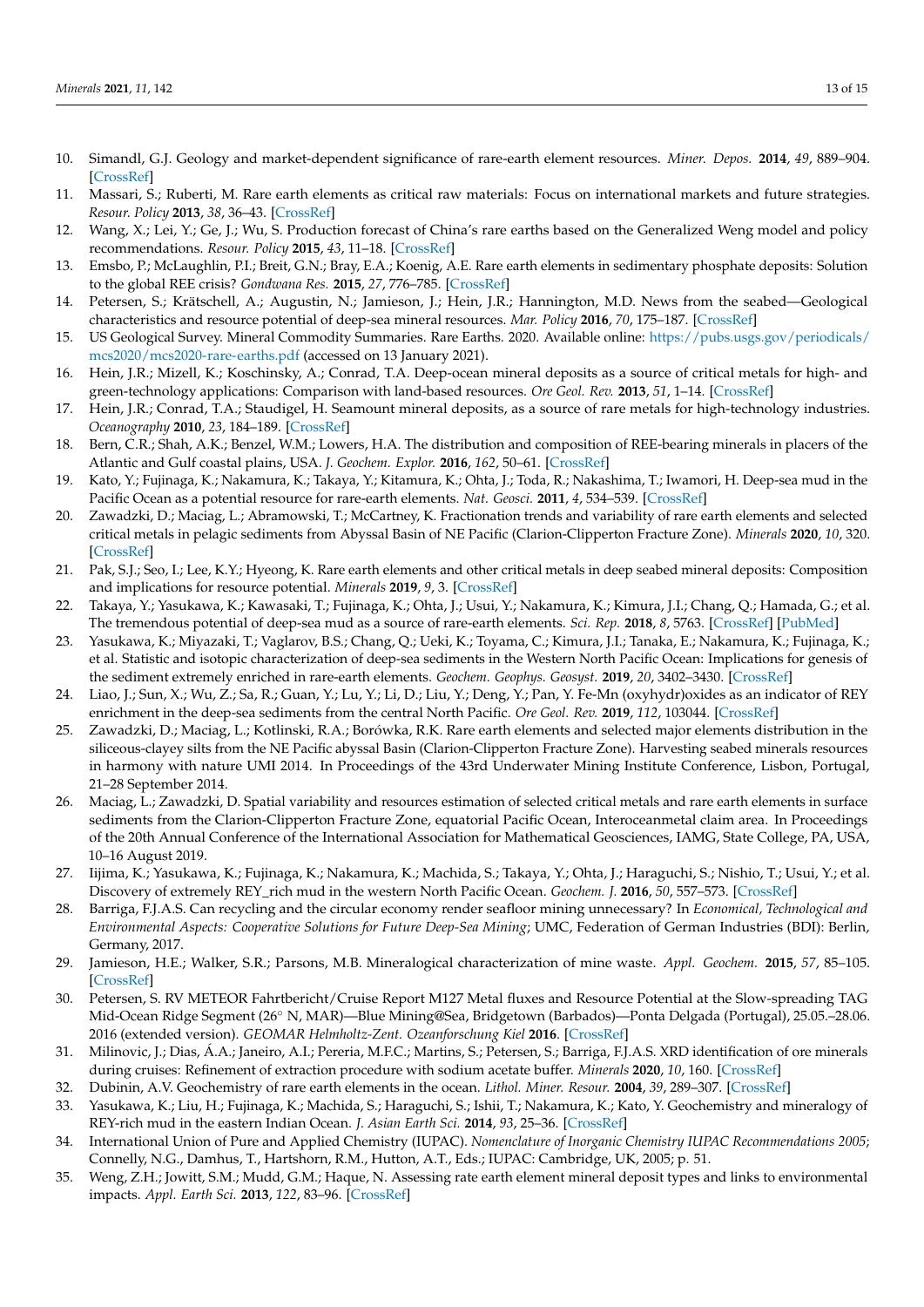- <span id="page-13-2"></span><span id="page-13-1"></span><span id="page-13-0"></span>36. Lide, D.R. Geophysics, Astronomy, and Acoustics; Abundance of elements in the Earth's crust and in the sea. In *CRC Handbook of Chemistry and Physics*, 85th ed.; CRC Press: Boca Raton, FL, USA, 2005.
- 37. Giese, E.C. Rare earth elements: Therapeutic and diagnostic applications in modern medicine. *Clin. Med. Rep.* **2018**, *2*, 1–2. [\[CrossRef\]](http://doi.org/10.15761/CMR.1000139)
- <span id="page-13-7"></span>38. Barriga, F.J.A.S. Sustainable and responsible mining in the deep oceanic crust. In *Colóquio Contaminação Ambiental*; Neiva, A., Ed.; Academia das Ciências de Lisboa: Lisbon, Portugal, 2019; pp. 3–28.
- <span id="page-13-3"></span>39. Dostal, J. Rare earth element deposits of alkaline igneous rocks. *Resources* **2017**, *6*, 34. [\[CrossRef\]](http://doi.org/10.3390/resources6030034)
- <span id="page-13-4"></span>40. Jenness, J.E.; Ober, J.A.; Wilkins, A.M.; Gambogi, J. A world of minerals in your mobile device. *US Geol. Surv. Gen. Inf. Prod.* **2016**, *167*, 1–2.
- <span id="page-13-5"></span>41. Statista. Global Smartphone Sales to End Users 2007–2021. Available online: [https://www.statista.com/statistics/263437/global](https://www.statista.com/statistics/263437/global-smartphone-sales-to-end-users-since-2007/)[smartphone-sales-to-end-users-since-2007/](https://www.statista.com/statistics/263437/global-smartphone-sales-to-end-users-since-2007/) (accessed on 28 December 2020).
- <span id="page-13-6"></span>42. Rohrig, B. Smartphones: Smart Chemistry. *Chem. Matters* **2015**, 10–12.
- <span id="page-13-8"></span>43. Riba, J.R.; López-Torres, C.; Romeral, L.; Garcia, A. Rare-earth-free propulsion motors for electric vehicles: A technology review. *Renew. Sustain. Energy Rev.* **2016**, *57*, 367–379. [\[CrossRef\]](http://doi.org/10.1016/j.rser.2015.12.121)
- <span id="page-13-9"></span>44. Cui, J.; Kramer, M.; Zhou, L.; Liu, F.; Gabay, A.; Hadjipanayis, G.; Balasubramanian, B.; Sellmyer, D. Current progress and future challenges in rare-earth-free permanent magnets. *Acta Mater.* **2018**, *158*, 118–137. [\[CrossRef\]](http://doi.org/10.1016/j.actamat.2018.07.049)
- <span id="page-13-10"></span>45. Kostova, I. Lanthanides as anticancer agents. *Curr. Med. Chem. Anticancer Agents.* **2005**, *5*, 591–602. [\[CrossRef\]](http://doi.org/10.2174/156801105774574694) [\[PubMed\]](http://www.ncbi.nlm.nih.gov/pubmed/16305481)
- <span id="page-13-11"></span>46. Mitsumori, L.M.; Bhargava, P.; Essig, M.; Maki, J.H. Magnetic resonance imaging using gadolinium-based contrast agents. *Top. Magn. Reson. Imaging* **2014**, *23*, 51–69. [\[CrossRef\]](http://doi.org/10.1097/RMR.0b013e31829c4686) [\[PubMed\]](http://www.ncbi.nlm.nih.gov/pubmed/24477166)
- <span id="page-13-12"></span>47. Asian Metal. Rare Earths: Uses. Available online: [http://metalpedia.asianmetal.com/metal/rare\\_earth/application.shtml](http://metalpedia.asianmetal.com/metal/rare_earth/application.shtml) (accessed on 24 April 2020).
- <span id="page-13-13"></span>48. Charalampides, G.; Vatalis, K.I.; Apostoplos, B.; Ploutarch-Nikolas, B. Rare earth elements: Industrial applications and economic dependency of Europe. *ICOAE* **2015**, *24*, 126–135. [\[CrossRef\]](http://doi.org/10.1016/S2212-5671(15)00630-9)
- <span id="page-13-14"></span>49. Mineral Prices. Rare Earth Metals. Available online: <https://mineralprices.com/rare-earth-metals/> (accessed on 22 April 2020).
- <span id="page-13-15"></span>50. Balaram, V.; Rao, T.G. Rapid determination of REE and other trace elements in geological samples by microwave acid digestion and ICP-MS. *Atom. Spectrosc.* **2003**, *24*, 206–212.
- <span id="page-13-16"></span>51. Amaral, C.D.B.; Machado, R.C.; Barros, J.A.V.A.; Virgilio, A.; Schiavo, D.; Nogueira, A.R.A.; Nobrega, J.A. Determination of rare earth elements in geological and agricultural samples by ICP-OES. *Spectroscopy* **2017**, *32*, 32–36.
- <span id="page-13-17"></span>52. Bentlin, F.R.S.; Pozebon, D. Direct determination of lanthanides in environmental samples using ultrasonic nebulization and ICP OES. *J. Braz. Chem. Soc.* **2010**, *21*, 627–634. [\[CrossRef\]](http://doi.org/10.1590/S0103-50532010000400007)
- <span id="page-13-18"></span>53. Yasukawa, K.; Nakamura, K.; Fujinaga, K.; Machida, S.; Ohta, J.; Takaya, Y.; Kato, Y. Rare-earth, major, and trace element geochemistry of deep-sea sediments in the Indian Ocean: Implications for the potential distribution of REY-rich mud in the Indian Ocean. *Geochem. J.* **2015**, *49*, 621–635. [\[CrossRef\]](http://doi.org/10.2343/geochemj.2.0361)
- <span id="page-13-19"></span>54. Nakayama, K.; Nakamura, T. X-ray fluorescence analysis of rare earth elements in rocks using low dilution glass beads. *Anal. Sci.* **2005**, *21*, 815–822. [\[CrossRef\]](http://doi.org/10.2116/analsci.21.815)
- <span id="page-13-20"></span>55. Milinovic, J.; Barriga, F.A.J.S.; Murton, B.J. Analysis of deep-ocean sediments from the TAG hydrothermal field (MAR, 26° N): Application of short-wave infrared reflectance (SWIR) spectra for offshore geochemical exploration. *J. Soils Sediments* **2020**, *20*, 3472–3486. [\[CrossRef\]](http://doi.org/10.1007/s11368-020-02691-3)
- <span id="page-13-21"></span>56. Hein, J.R.; Koschinsky, A. Deep-ocean ferromanganese crusts and nodules. *Treatise Geochem.* **2014**, *2*, 273–291.
- 57. Konstantinova, N.; Cherkashov, G.; Hein, J.R.; Mirão, J.; Dias, L.; Madureira, P.; Kuznetsov, V.; Maksimov, F. Composition and characteristics of the ferromanganese crusts from the western Arctic Ocean. *Ore Geol. Rev.* **2017**, *87*, 88–99. [\[CrossRef\]](http://doi.org/10.1016/j.oregeorev.2016.09.011)
- 58. Marino, E.; González, F.J.; Somoza, L.; Lunar, R.; Ortega, L.; Vázquez, J.T.; Reyes, J.; Bellido, E. Strategic and rare elements in Cretaceous-Cenozoic cobalt rich ferromanganese crusts from seamounts in the Canary Island Seamount Province (Northeastern tropical Atlantic. *Ore Geol. Rev.* **2017**, *87*, 41–61. [\[CrossRef\]](http://doi.org/10.1016/j.oregeorev.2016.10.005)
- <span id="page-13-22"></span>59. Baturin, G.N.; Dubinchuk, V.T. Mineralogy and chemistry of ferromanganese crusts from the Atlantic Ocean. *Geochem. Int.* **2011**, *49*, 578–593. [\[CrossRef\]](http://doi.org/10.1134/S0016702911060024)
- <span id="page-13-23"></span>60. Zeng, Z.G.; Ma, Y.; Yin, X.B.; Selby, D.; Kong, F.C.; Chen, S. Factors affecting the rare earth element compositions in massive sulfides from deep-sea hydrothermal systems. *Geochem. Geophy. Geosy.* **2015**, *16*, 2679–2693. [\[CrossRef\]](http://doi.org/10.1002/2015GC005812)
- <span id="page-13-24"></span>61. Chen, S.Y.; Zhang, H.S.; Zhao, P.D. Rare earth element geochemistry of co-rich crust in the mid-Pacific and South China Sea. *Mar. Geol. Quat. Geol.* **2006**, *26*, 45–57.
- <span id="page-13-25"></span>62. Jaireth, S.; Hoatson, D.M.; Miezitis, Y. Geological setting and resources of the major rare-earth-element deposits in Australia. *Ore Geol. Rev.* **2014**, *62*, 72–128. [\[CrossRef\]](http://doi.org/10.1016/j.oregeorev.2014.02.008)
- <span id="page-13-26"></span>63. Dekov, V.M.; Petersen, S.; Garbe-Schönberg, C.D.; Kamenov, G.D.; Perner, M.; Kuzmann, E.; Schmidt, M. Fe-Si-oxyhydroxide deposits at a slow-spreading centre with thickened oceanic crust: The Lilliput hydrothermal field (9°33' S, Mid-Atlantic Ridge). *Chem. Geol.* **2010**, *278*, 186–200. [\[CrossRef\]](http://doi.org/10.1016/j.chemgeo.2010.09.012)
- <span id="page-13-27"></span>64. Dekov, V.; Boycheva, T.; Hålenius, U.; Petersen, S.; Billström, K.; Stummeyer, J.; Kamenov, G.; Shanks, W. Atacamite and paratacamite from the ultramafic-hosted Logatchev seafloor vent field (14°45'N, Mid-Atlantic Ridge). *Chem. Geol.* 2011, *86*, 169–184. [\[CrossRef\]](http://doi.org/10.1016/j.chemgeo.2011.05.002)